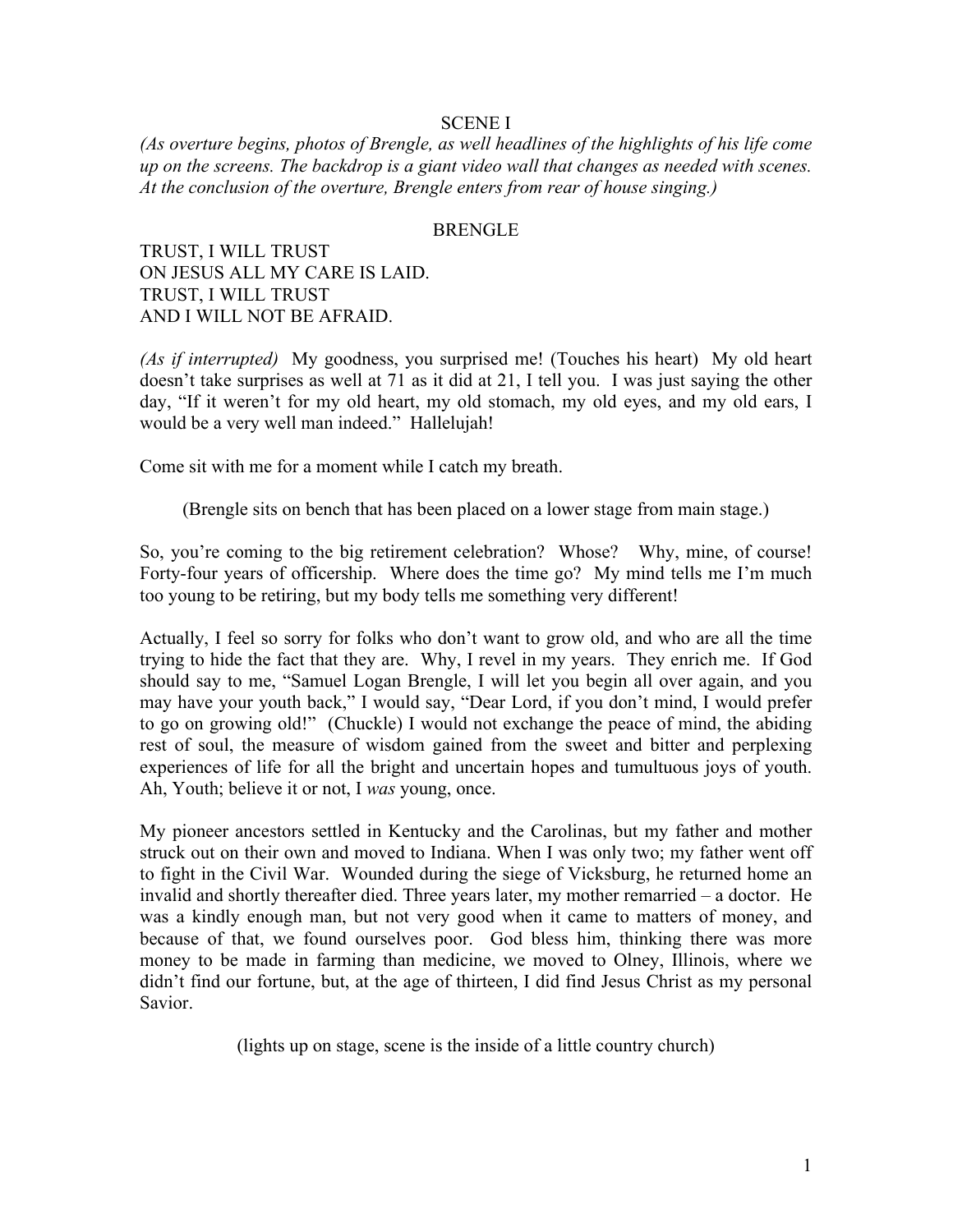While listening to the minister at a revival service, this great desire came over me, and I said, "I want to become a Christian!"

(Lights down on Brengle. Sammy makes his way to the altar, prays and then keeps looking heavenward. He does this several times. His mother comes and kneels beside

him.)

## REBECCA

Sammy, what are you looking at?

## SAMMY

Oh, Mother, I've prayed to God and now I'm waiting for a sign that he's heard me. You know, a lightening bolt or angel choir singing.

## REBECCA

Sammy, you've come forward five nights in a row now and given yourself to God. That's all you have to do. Now, trust. When you trust, the light will shine in your heart. It's Christmas Eve, Sammy. Christ is born anew in your heart. Now claim it!

#### *(Music cue)*

#### VILLAGERS

# GLORIA! GLORIA! GLORY! GLORIA! GLORIA! GLORIA! GLORY! GLORIA! CHRIST IS BORN! CHRIST IS BORN!

#### SAMMY

WHAT IS THIS FEELING, WHY IS MY HEART SO LIGHT? MY HEAD IS REELING; I'M ABOUT TO TAKE FLIGHT! ALL OF THE PAIN, ALL THE GUILT HAS BEEN LIFTED; IT'S REARRANGED; MY WHOLE COURSE HAS BEEN SHIFTED. THE OLD IS NOW GONE, I HAVE A NEW START. WHAT IS THE REASON?

#### VILLAGERS

WHAT IS THE REASON?

#### SAMMY

IT'S CHRISTMAS IN MY HEART!

IN MY HEART IT IS CHRISTMAS! CHRISTMAS MEANS A NEW START. CHRISTMAS MEANS GOD IS WITH US AND THE DARKNESS MUST DEPART! IN MY HEART IT IS STARTING, STARTING NOW LIKE A SONG. GOD'S GREAT PEACE HE'S IMPARTING AND TO HIM I BELONG!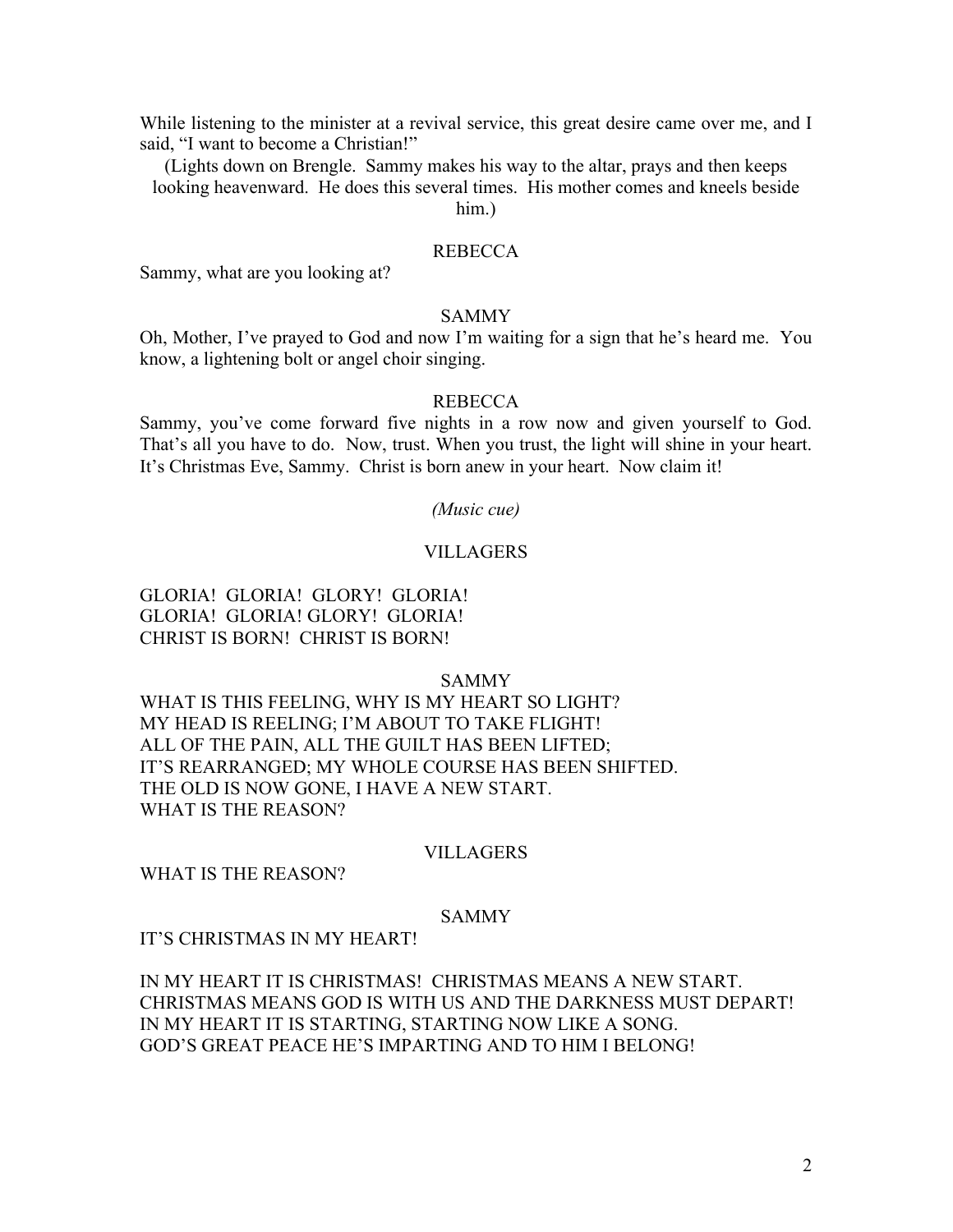(During this segment, everyone puts on scarves, coats, etc. The backdrop changes from chapel to outdoors; it's evening. Lights up on the floor of the arena to reveal a skating rink and a group building a snowman. It is snowing on the screen and auditorium.)

## VILLAGERS

# GLORIA! GLORIA! GLORY! GLORIA! GLORIA! GLORIA! GLORY! GLORIA! CHRIST IS BORN! CHRIST IS BORN!

## SAMMY

WHAT IS THE REASON, WHY DO I WANT TO SING? NO MATTER THE SEASON, IT'S ALWAYS LIKE SPRING! HIS LIGHT HAS SHONE, ALL THE DARKNESS IS SCATTERED; HIS BLOOD ATONES AND THAT'S ALL THAT MATTERS! HIS JOY IS MY OWN, NONE CAN TEAR US APART. WHAT IS THE REASON?

## VILLAGERS

WHAT IS THE REASON?

## SAMMY

IT'S CHRISTMAS IN MY HEART!

## ALL.

IN MY HEART IT IS CHRISTMAS! CHRISTMAS MEANS A NEW START. CHRISTMAS MEANS GOD IS WITH US AND THE DARKNESS MUST DEPART! IN MY HEART IT IS STARTING, STARTING NOW LIKE A SONG. GOD'S GREAT PEACE HE'S IMPARTING AND TO HIM I BELONG!

## ALL

IN MY HEART IT IS CHRISTMAS! CHRISTMAS MEANS A NEW START. CHRISTMAS MEANS GOD IS WITH US AND THE DARKNESS MUST DEPART! IN MY HEART IT IS STARTING, STARTING NOW LIKE A SONG. GOD'S GREAT PEACE HE'S IMPARTING AND TO HIM I BELONG! IT'S CHRISTMAS IN MY HEART!

# SAMMY

IN MY HEART!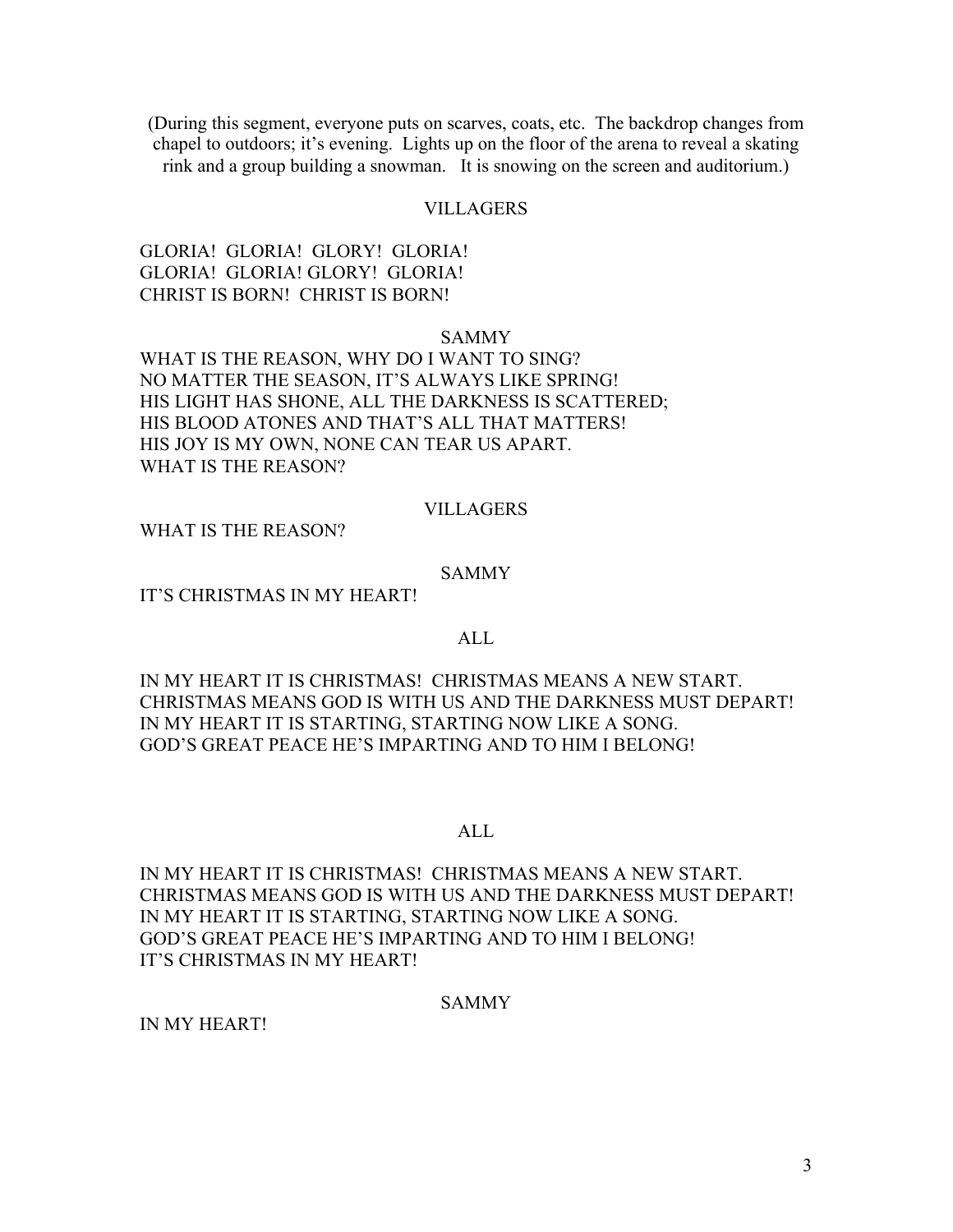#### SCENE II

#### *(Cross-fade to Brengle)*

#### BRENGLE

Very early in life, my mother instilled within me a love for books and words. While my schoolmates memorized their ABCs, I read *Pilgrims Progress, Ivanhoe, Les Miserables*, Webster's *Unabridged Dictionary –* anything to quench my insatiable appetite for learning…oh, and history – especially history!

*(Cross-fade. The scene is young Sammy, sitting in a chair, reading a huge book. His playmates are trying to cajole him to come out and play.)*

#### YOUNG FRIEND 1

Sammy, all you ever do is read! What is it this time? History?!

#### YOUNG FRIEND 2

Come on outside and play, Sammy. That's *boring!*

## SAMMY

Boring!? There's nothing boring about filling your mind with wonderful thoughts. You see this history book? One day I'm going to be in a book like this. One day I'm going to be famous!

#### YOUNG FRIEND 1

Famous for what; reading more books than any living person?

#### YOUNG FRIEND 2

Probably for being the most boring kid to ever live!!!

*(His friends all laugh. They pantomime trying to get Sam to play, but to no avail while lights come back up on Brengle and his dialogue takes place over the silent action.)*

#### BRENGLE

Books! Words! How I loved the sounds of words, combinations of nicely arranged words. I liked the look of them on paper; and I liked the purpose of them – to make people know what exactly is in the minds and hearts of others. I was fascinated by the fact that thoughts could leap back and forth, enrich, define and grow; pulse with purpose and not be wasted. Learn. Learn. Learn. That became my life's ambition.

*(Scene – cross fade, lights down on Brengle, down on Sammy and friends, but up on Young Adult Sam and friends, who are stage right, similarly dressed. Sam is seated in a similar chair, holding the same book as Sammy, practicing his elocution lesson [something similar to Steve Carell in Bruce Almighty], when his friends, who have been watching him from just off the side, sneak up on him and scare him, then burst into laughter)*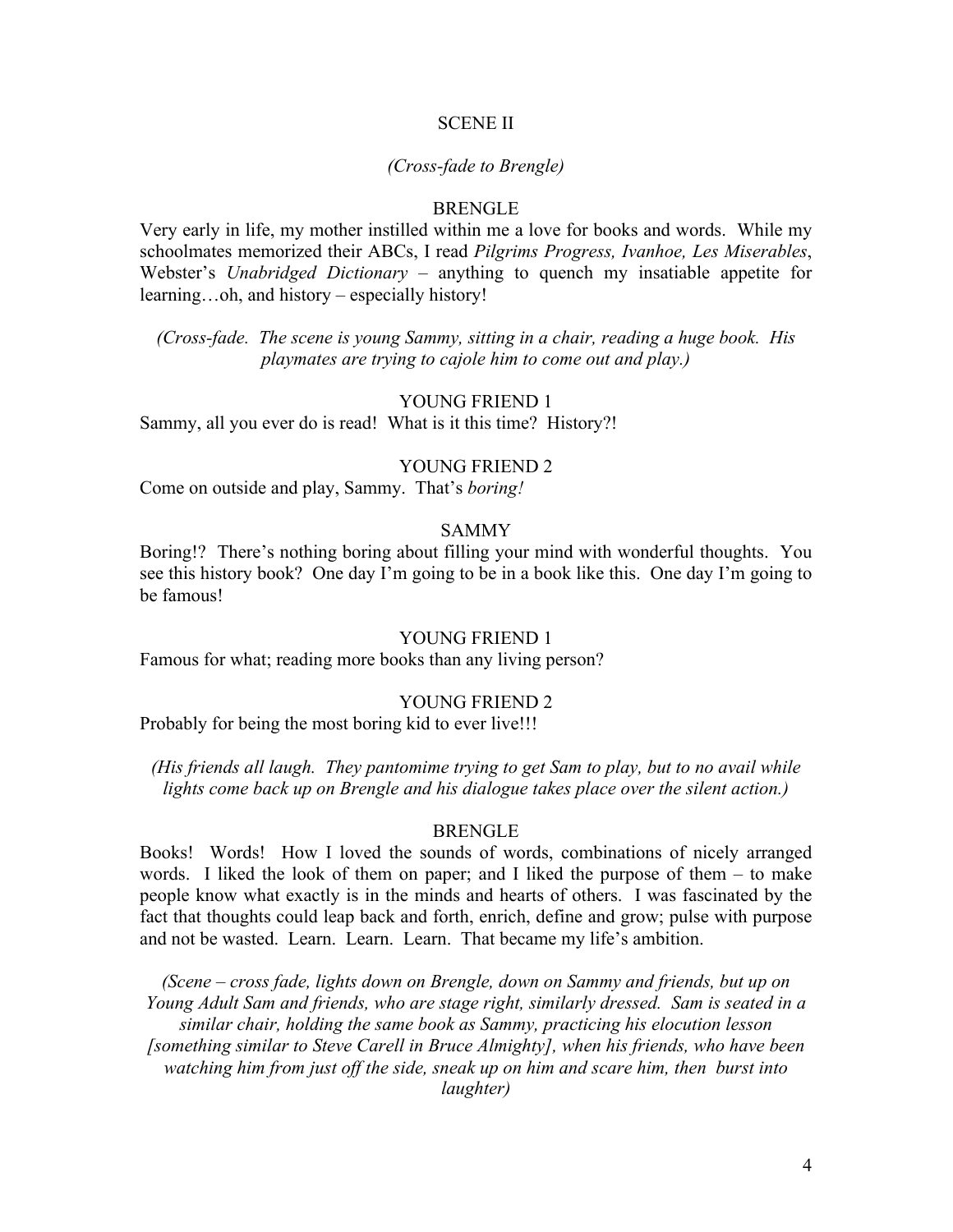#### FRIEND 1

SAM

What was that all about?

It's called elocution.

## FRIEND 2

Elo-what???

SAM

Elocution: the art of perfecting one's speech.

## FRIEND 2

Looks more like electrocution, if you ask me! (Two friends laugh)

# FRIEND 1

Sam, if I didn't know better, I'd think you were possessed by a demon or evil spirit!

# SAM

The only spirit possessing me is the Spirit of Ambition! And there's nothing wrong with that. I've decided to make my mark on the world as a lawyer!

# FRIENDS 1 & 2

A lawyer?

## FRIEND 1

Now Sam, why would anyone want to be a lawyer?

## FRIEND 2

Hey Sam, what's the difference between a lawyer and a catfish?

SAM

I don't know, what's the difference between a lawyer and a catfish?

# FRIEND 2

One's a scum-sucking bottom dweller…and the other's a fish! *(Friends laugh)*

# SAM

Laugh all you want, but I'm telling you, words are power and only the powerful will inherit the future. Listen boys, it's the Golden Age! A man can make his fortune by the words he speaks. Small-minded people can be dazzled and dizzied by verbal eloquence. The most popular man in any circle uses words profusely, with a colorful, stylized, bombastic and bounteous vocabulary.

## FRIEND 2

Could somebody translate that into English for me? *(They laugh)*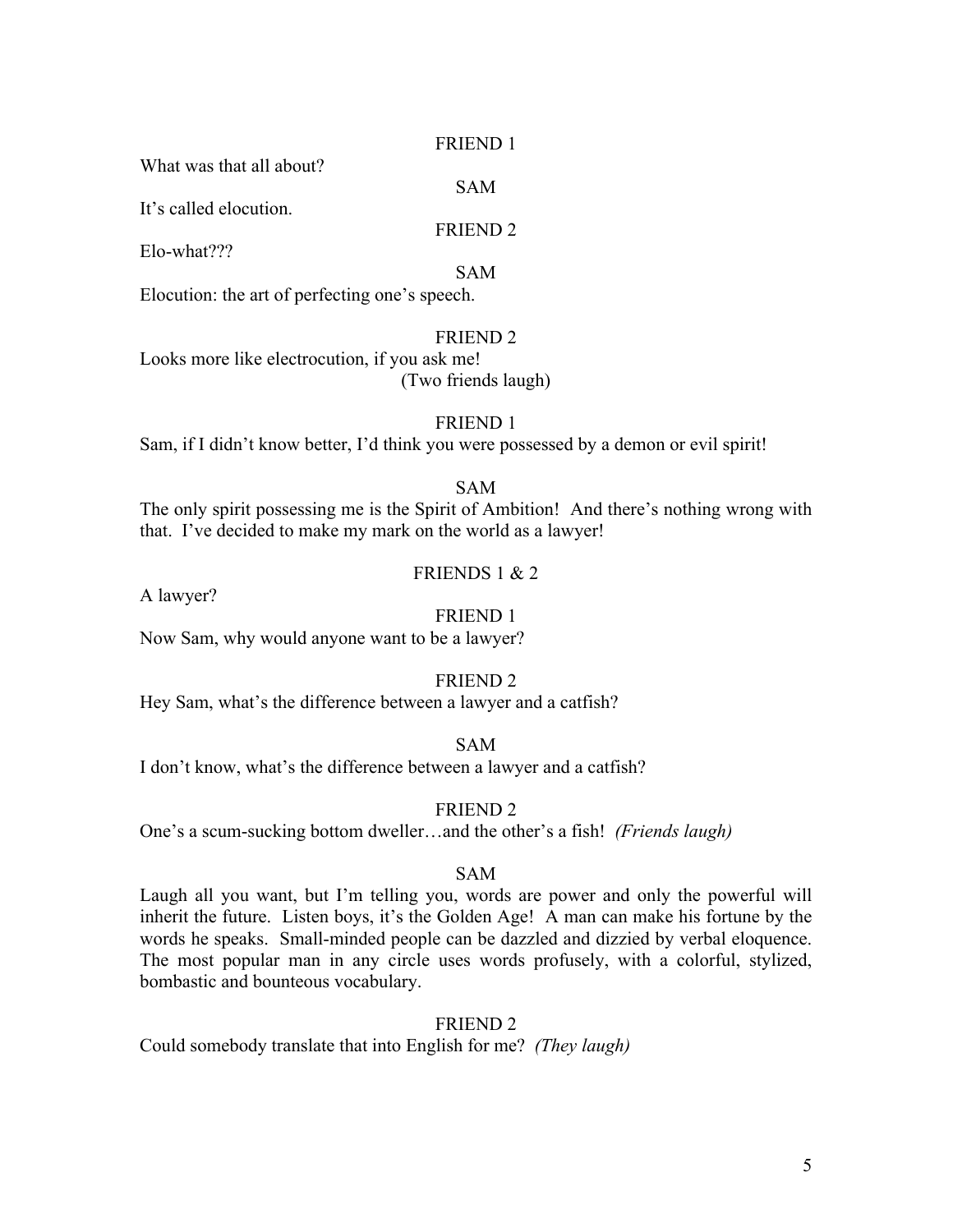#### FRIEND 1

Okay Sam, no need to go down this road again. We're going to leave you to your thoughts…and words! Don't stay up too late studying. (To Friend 2) His lights are on when we go to bed and on when we wake up in the morning.

#### FRIEND 2

Yeah, it's like he must own stock in a candle factory or something!

## SAM

Go, go, I'm fine. I have plenty to keep me busy. To me, this *is* fun. See you tomorrow. *(They leave)*

# SAM

Never thought they'd leave; now to the important work.

*(He looks around to make sure no one is there. He then goes to the pump organ, does some vocal warm ups & strikes a chord.)*

(Music Cue)

MY VOICE MUST SOUND JUST LIKE AN ORGAN, DEEP AND FULL OF TONE; RICH AND FILLED WITH TEXTURE, NOT A BORING SONG THAT DRONES; A VOICE THAT WHEN IT'S HEARD WILL SEND A SHIVER UP THE SPINE AND EVERYONE WHO HEARS IT WILL DECLARE, "MY, HOW DIVINE!"

A MESMERIZING VOICE IS WHAT IT TAKES TO MAKE ONE GREAT; A PERSON WHO JUST WHINES WILL NEVER WIN HIS FIRST DEBATE. SOME CAN RECITE THE ALPHABET AND CAUSE THE WORLD TO WEEP; WHILE OTHERS WITH A LESSER VOICE, WOULD PUT THE WORLD TO SLEEP.

*IN ORDER TO COMMUNICATE, A PERSON MUST ARTICULATE AND NOT TO SELF-HUMILIATE, ONE ALWAYS MUST ENUNCIATE AND SPEAK THEIR WORDS QUITE CLEARLY!*

*AND LET ME JUST REITERATE, AND SIMPLY NOT INSINUATE AND CLEARLY I MUST VALIDATE AND NEVER WOULD I OVERSTATE THAT POINT; I SPEAK SINCERELY.*

*AND IF THE WORLD I'D DOMINATE, AND BE A WORDSMITH HEAVYWEIGHT THEN EVERY FOE I'LL DECIMATE AND BE THE ONE THEY CELEBRATE THE ONE THEY LOVE SO DEARLY!*

SO UNTIL THEN I'LL PRACTICE AND PERFECT THE ART OF SPEECH AND SHOW THE WORLD JUST WHAT I'VE GOT, A THING OR TWO I'LL TEACH.

AND ONE DAY SOON I WILL BE KNOWN, KNOWN FROM THE NORTH TO SOUTH;

AND HAVE MY NAME ON EVERY LIP, SPOKEN FROM EVERY MOUTH.

THIS IS MY LIFE'S AMBITION.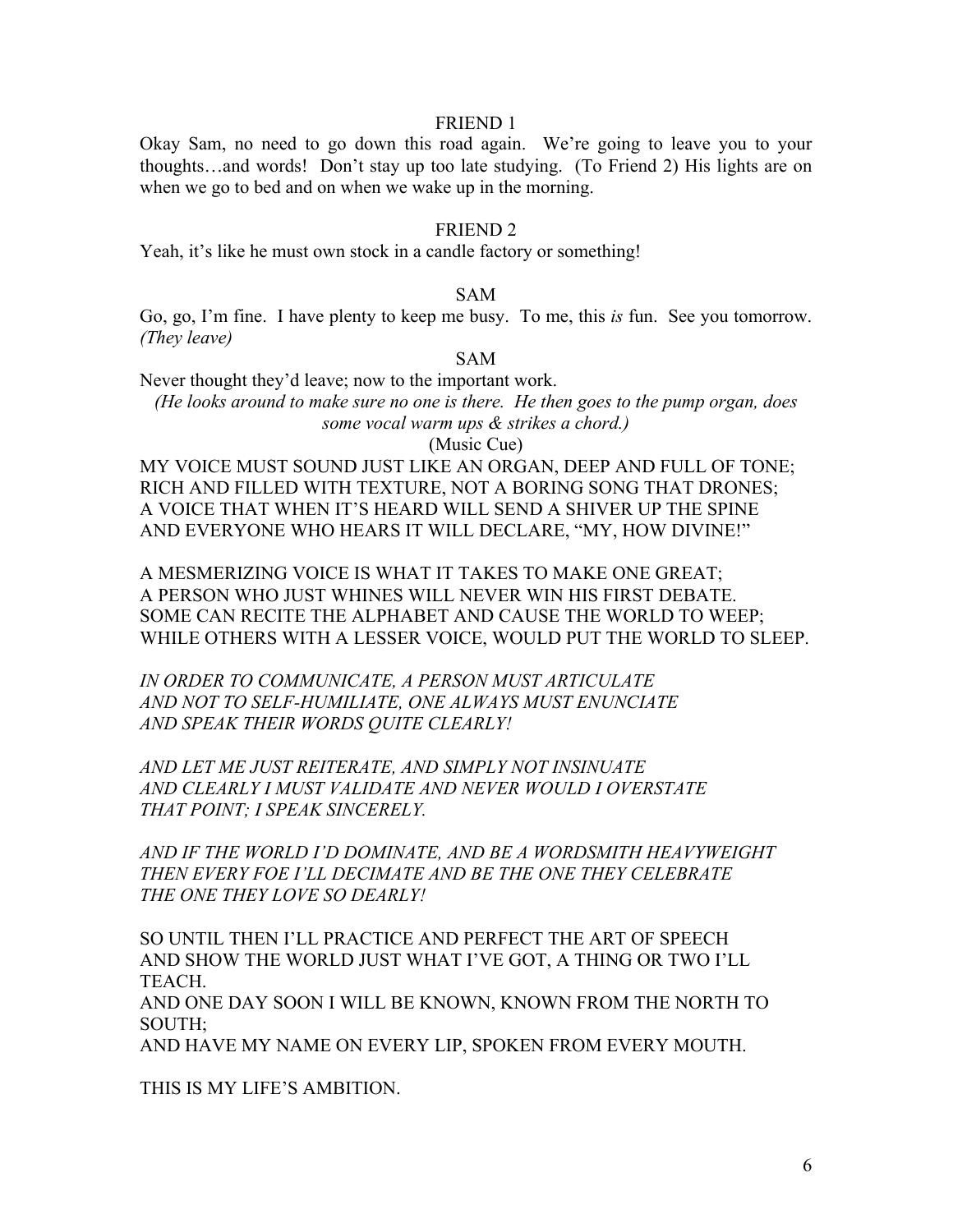## SCENE III (Cross fade to Brengle) **BRENGLE**

And study, I did! I studied oratory and orators. I formulated and rehearsed, winning prize after prize after prize. As a student at DePauw University, I was invited to join the Delta Kappa Epsilon Fraternity and, almost immediately, chosen to represent my school in state debating competitions. I crushed the opposition with ease, concluding it was a great way to become famous.

The conversion experience that was mine at 13 had never left me. I even felt God calling me to the ministry, but I dug my heels in deep! My ambition to be a public speaker, to prepare and present speeches, and to win oratorical contests consumed me. I would have rather died than lose. My love for the applause and acclaim that winning brought, kept me studying law.

I still attended Bible studies and theological discussions, but it was merely intellectual stimulation - until a fellow student told me about a special experience – he called it "Holiness." His very life gave credence to its power! What an intriguing idea - that every aspect of one's life could be brought into captivity to God. Still, my ambition to be famous held sway over every other consideration. And the idea of holiness might have remained only an idea, had my fraternity not been in danger of being shut down because of a serious infraction. In dire need of representation, they turned to me. I was sent to Providence, Rhode Island, to speak on their behalf.

*(cross fade to center stage. Sam is alone in his hotel room)*

# SAM

What kind of a mess have I gotten myself into? The fraternity's future rests in my hands. Tomorrow morning I stand before the national convention to defend the honor of Delta Kappa Epsilon. Everyone is against us. No one will vote in our favor.

What am I going to do? What am I going to say? How can I wow them with my words and powers of persuasion, when all of a sudden, I don't feel so powerful and confident? This should be a piece of cake for me…but it's not. I'm scared. I'm afraid. All of a sudden I feel inadequate to the task.

# *(Falling to his knees)*

Lord, what's happening? For the first time in my life, words fail me. I don't know what to say. God, I'm sure you really get tired of people who only call on your name when they want something, but if you could just tolerate one more request. Actually, I don't know what to ask, except – please, help me tomorrow. Lord, I don't like this feeling of not being in control. You know how much I love public speaking. You know how alive it makes me feel to stand before a crowd and…what's happening?

Lord, I do love you and I know my sins are forgiven, so why don't I have peace in my heart? I confess that I've known most of my life that you were calling me to some special work, but Lord, what could it be? The only thing I'm halfway good at is standing in front of a crowd of people and making speeches. But how could you use that? Wait a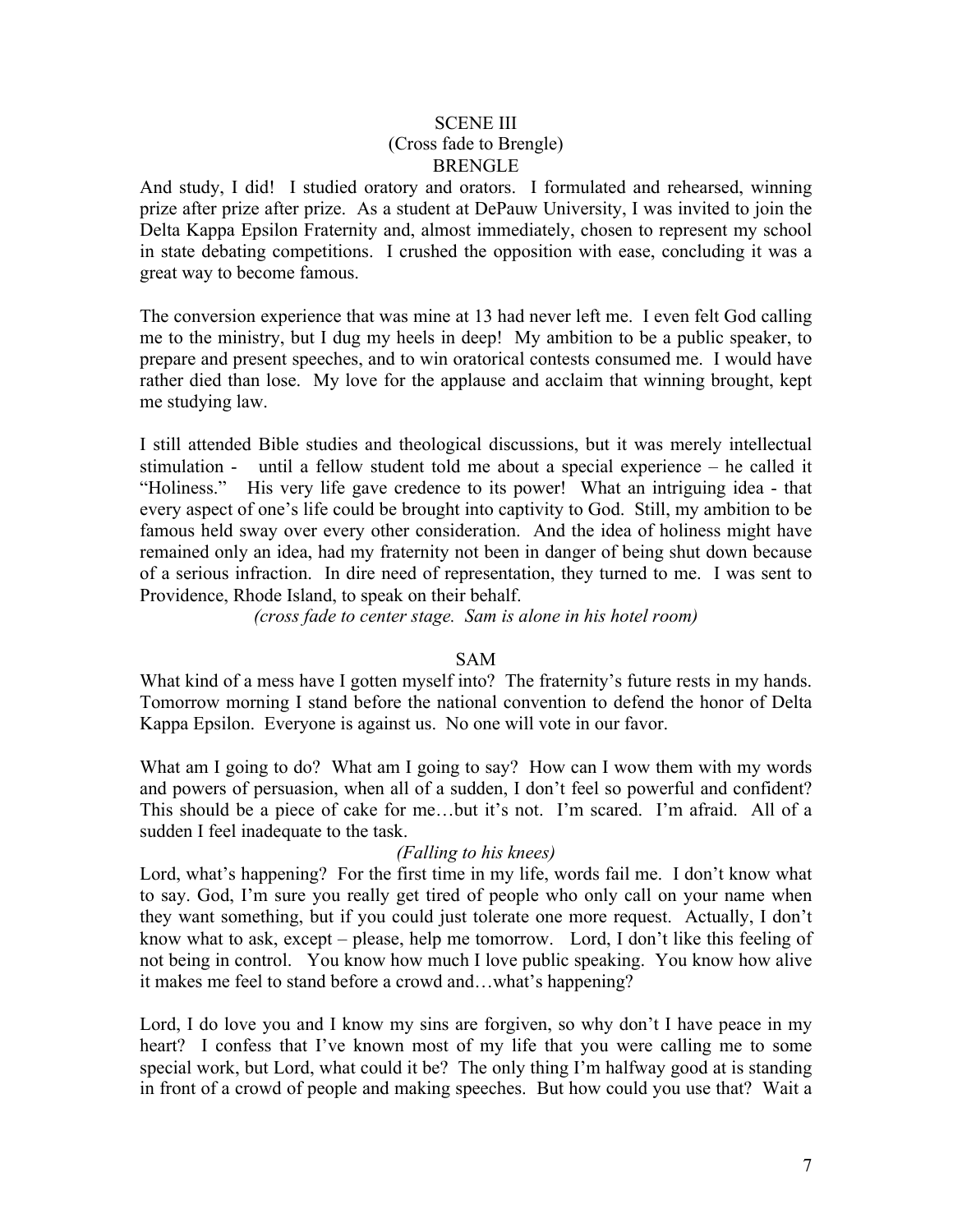minute; it's becoming all too clear now. Lord, you would trust me to preach your Word? You want me to preach? I did not see that one coming!

Okay, here it is: Lord, I need your help to win this case tomorrow, but win or lose, I'll preach or do whatever it is you want me to do. I don't care about being famous. I don't care about being rich. All I care about is doing your will and walking in your way.

# (Cross fade to Brengle)

# BRENGLE

Well, the next day, the Lord helped me. Not only did I *not* meet with any opposition, but those who just the previous day said they would fight me tooth and nail, stood to support the reinstatement of Delta Kappa Epsilon.

Intending to make good on my promise to God, I started right away and became a circuit riding preacher, pastoring four churches. After graduating from DePauw, I entered Boston University School of Theology. There, I came upon the writings of an Englishwoman, who, with her husband, had recently founded a novel religious organization called The Salvation Army. This woman, Catherine Booth, wrote about something called a clean heart…holiness. There it was again! I began to read everything I could on the subject. I began to hunger for this experience that would deliver me from pride, selfish ambition, from myself. As I read of the attributes of Jesus, I saw his humility, and my pride; his meekness and my temper; his lowliness and my ambition; his purity and my uncleanness; his selflessness and my selfishness; his holiness and my unholiness. Taking my eyes off everyone but Jesus, I came to loathe myself. A fierce battle raged for quite sometime.

#### (Cross fade to Sam) SAM

# (On the floor in his bedroom)

Lord, I want to be an eloquent preacher, but if by stammering and stuttering I can bring greater glory to you than by eloquence, then let me stammer and stutter. (Pause)

Lord, I am willing to appear a big blunder and a complete failure if only you will cleanse me and dwell in me! (Pause)

Lord, if you will give me a clean heart, I will give your people the unadorned truth always! (Pause)

(Picking up his Bible and turning the page.) "If we confess our sins, He is faithful and just to forgive us our sins, and to cleanse us from all unrighteousness." He is faithful. He is faithful!!! That's it! I just have to trust that God is faithful! Lord I believe Your Word! I believe that you are faithful and will cleanse my heart. Lord, I receive the gift of Your Holy Spirit! (Sam paces back and forth praising the Lord)

If I don't tell someone about this, I think I'll explode!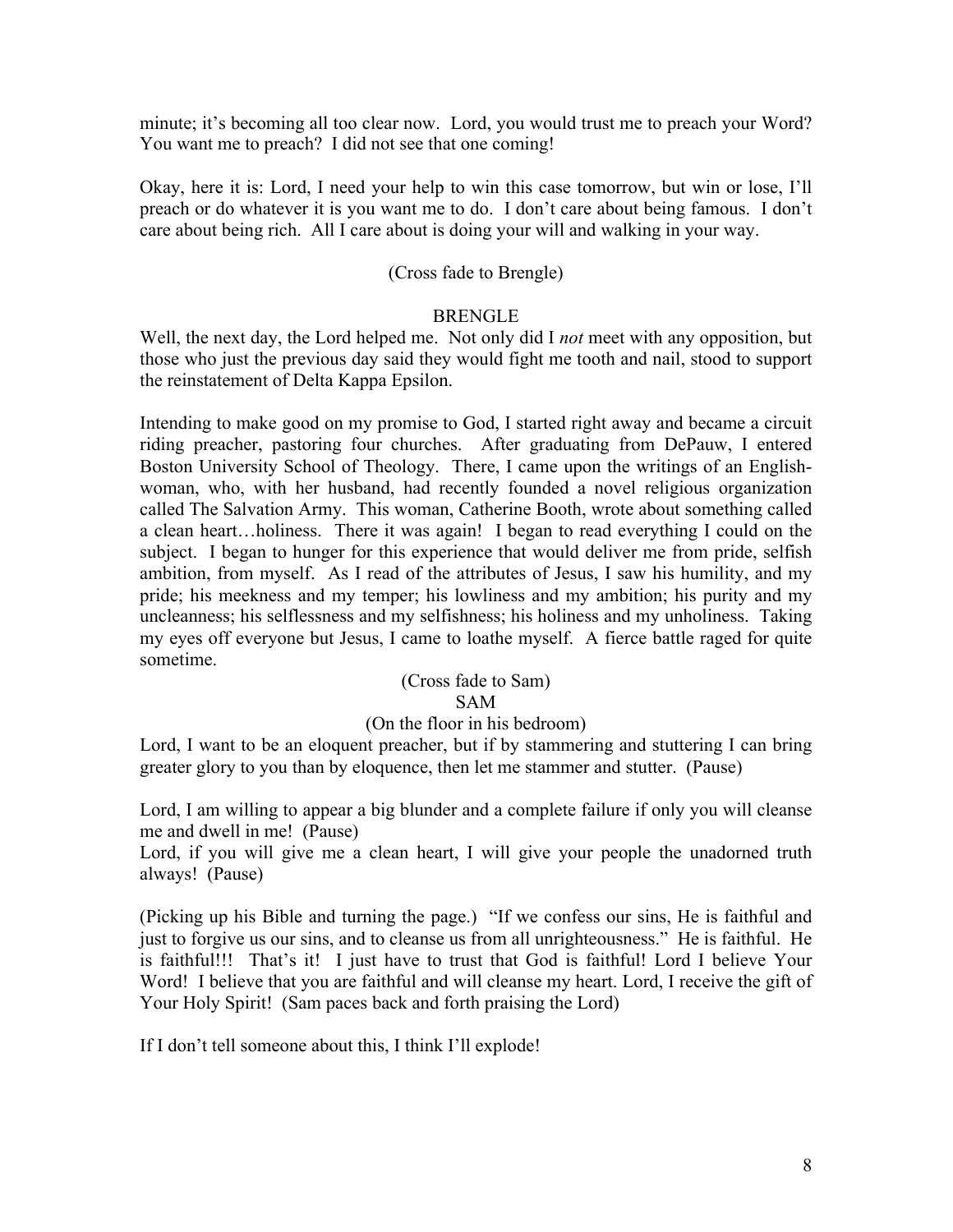(Scene change – outdoors, Boston Common. Sees a friend and runs to him.)

George, George you won't believe it! I can scarcely believe it myself.

## GEORGE

Slow down Sam before you have a heart attack.

## SAM

# (As Sam speaks, he begins to catch the attention of those around him.)

Oh, my heart has been attacked alright…attacked by love, God's pure, sanctifying love! I've been praying for God's holiness to reign in my heart. Well, this morning, I received the blessing of holiness!

# GEORGE

Well, Hallelujah, Sam! Hallelujah! That's something too incredible to *not* share!

# (As Sam sings, people begin to gather)

# SAM

I WOKE UP THIS MORNING WITH A HUNGER AND A THIRST; AND AS I READ MY BIBLE, I THOUGHT MY HEART WOULD BURST; FOR THE LIFE TO WHICH YOU HAVE CALLED ME, YES A LIFE THAT'S TRUE TO GOD. 'CAUSE I'VE REALIZED LORD, I'M NOTHING, NO NOTHING BUT SOME SORT OF FRAUD!

THEN THE HOLY SPIRIT STARTED, STARTED TO TAKE, TAKE CONTROL; THEN HE PURIFIED MY HEART AND SANCTIFIED MY SOUL!

THANK YOU, THANK YOU FATHER FOR THE GIFT OF YOUR SPIRIT IN ME! THANK YOU, THANK YOU FATHER FOR THE SPIRIT THAT SETS ME FREE! YOU'VE GIVEN ME A NEW AMBITION, A HOPE AND A SANCTIFIED MISSION, A MISSION THAT COMES FROM ABOVE, AND IT'S A MISSION OF PURIFIED LOVE! THANK YOU, THANK YOU FATHER FOR THE GIFT OF YOUR SPIRIT IN ME! THANK YOU, THANK YOU FATHER FOR THE SPIRIT THAT SETS ME FREE!

THANK YOU FOR THE SUN IN THE SKY! THANK YOU FOR THE CREATURES THAT FLY! THANK YOU FOR THE FOLK ON THE STREET! THANK YOU FOR THE GRASS 'ROUND MY FEET! THANK YOU FOR THIS LOVE THAT I FEEL! THANK YOU FOR YOUR SPIRIT'S SEAL! THANK YOU FOR THE TRINITY! THANK YOU 'CAUSE YOU SANCITIFIED ME! (REPEAT)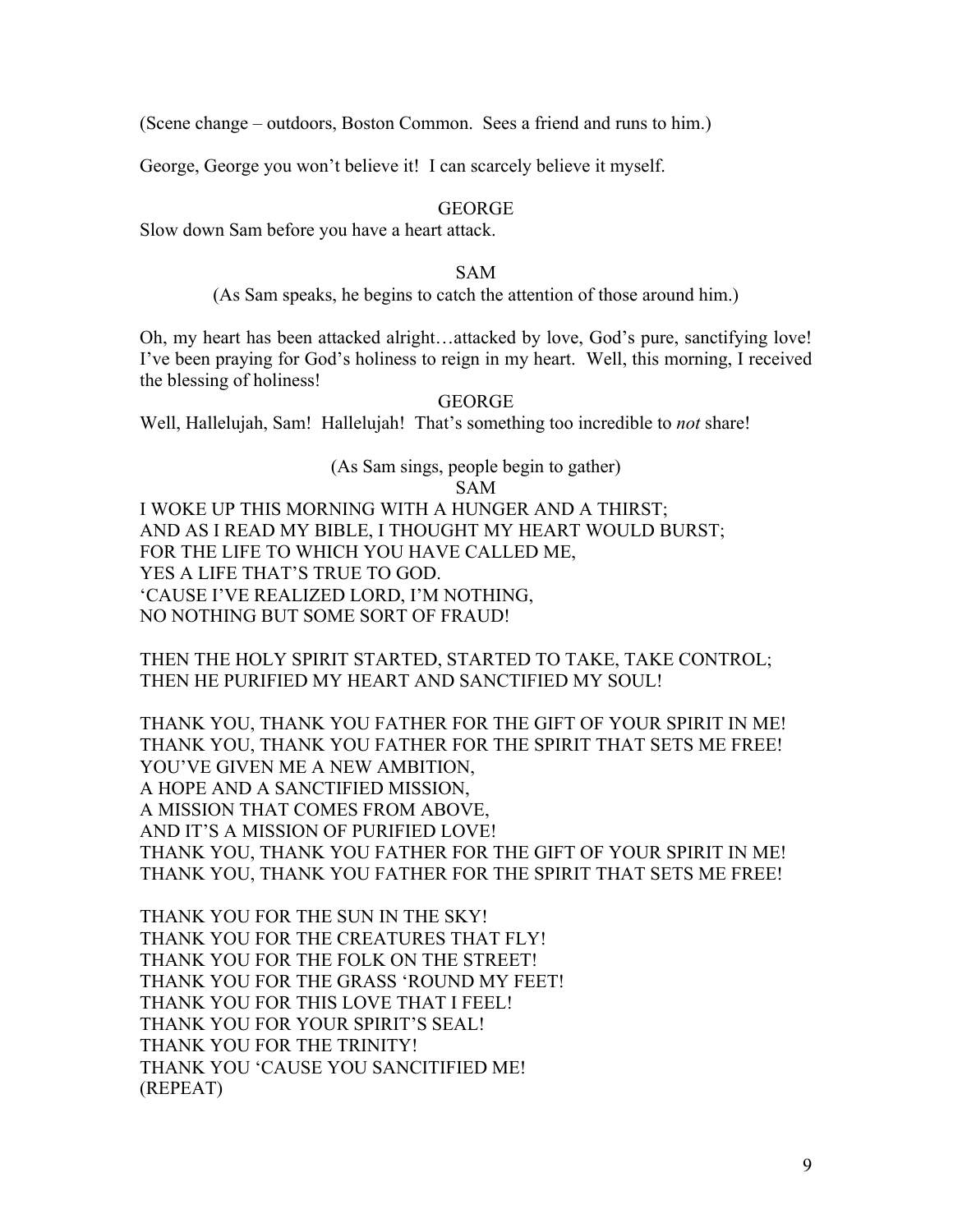# THANK YOU! THANK YOU! THANK YOU! THANK YOU! I WANT TO THANK YOU! THANK YOU! THANK YOU! THANK YOU!

THANK YOU, THANK YOU FATHER FOR THE GIFT OF YOUR SPIRIT IN ME! THANK YOU, THANK YOU FATHER FOR YOUR SPIRIT THAT SETS ME FREE! FOR YOUR SPIRIT THAT SETS ME FREE! YES, YOUR SPIRIT HAS SET ME FREE! SET ME FREE!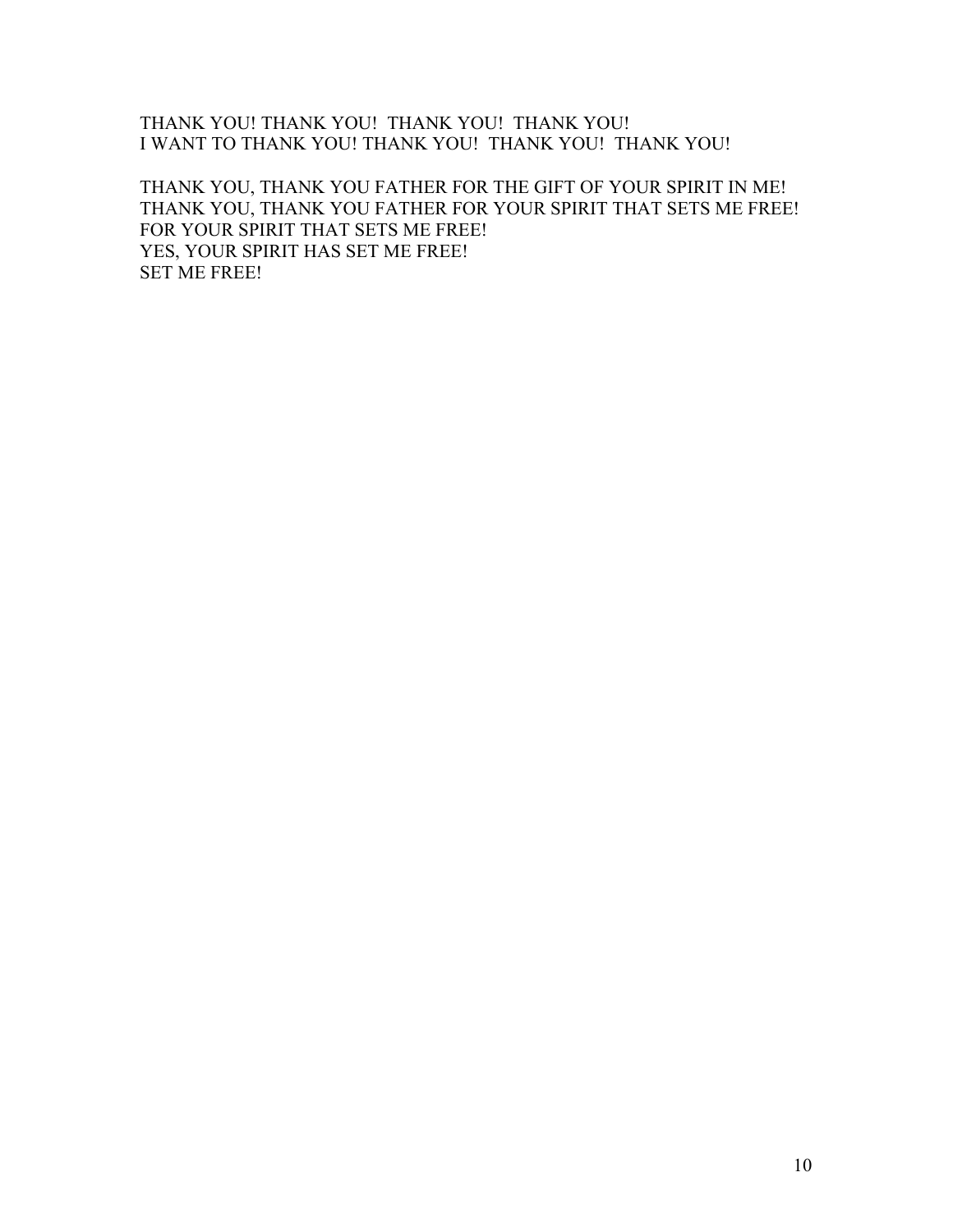# SCENE IV (Cross fade to Brengle)

## BRENGLE

The Salvation Army had recently opened work in Boston and announced that the international head of the movement, General William Booth, would be conducting a series of meetings. Ministers and seminary students came to hear him speak. I remember the door of the sanctuary opening and the lean, thin form of a man walking through it. His long beard was flowing and his dark blue military tunic was open, exposing a flaming red Guernsey on which was written the words: BLOOD AND FIRE. Bursting into tears at the sight of him, I clung to his every word. I knew God was calling me to be an evangelist, and as I shook his hand at the conclusion of the meeting, I found myself whispering, "I wish I could join you."

However, General Booth returned to England and I went back to my studies. Then one day, Clement Studebaker, the millionaire wagon and motor car builder, surprised me with a visit. He had built a large, new church for the wealthy, upper-class of South Bend, Indiana.

(Cross fade to stage; Sam and Studebaker)

## **STUDEBAKER**

Reverend Brengle, what I'm offering you is a-once-in-a-lifetime opportunity. How many other twenty-four year olds do you know that have ever been given a chance like this? Skip all those poor church appointments with their paltry memberships and ignorant congregants and right away preach to a crowd of significance. Oh, and money! Don't forget about the money the pastor of Studebaker Church will earn. I'm quite sure with all your studies you've accumulated a little debt. I assure you the salary my congregation can offer you will be far greater than any you'll command for years. And don't forget the prestige that being the pastor of a church such as mine will bring. Son, you can have it all: status, fortune, acclaim! I've chosen you to pastor my church.

#### SAM

Oh, Mr. Studebaker, this is an incredible offer…beyond comprehension. But in all fairness to you and your church, I need pray about this. I need to know this is God's will for my life. You will have my answer very soon.

## STUDEBAKER

Reverend Brengle, I'm surprised! I took you to be an ambitious man. Don't take too long. Offers like this are few and far between, I assure you. You'll wake up one day and kick yourself across the room if you allow an opportunity like this to escape you. Don't be a fool, Reverend.

(Cross fade to Brengle)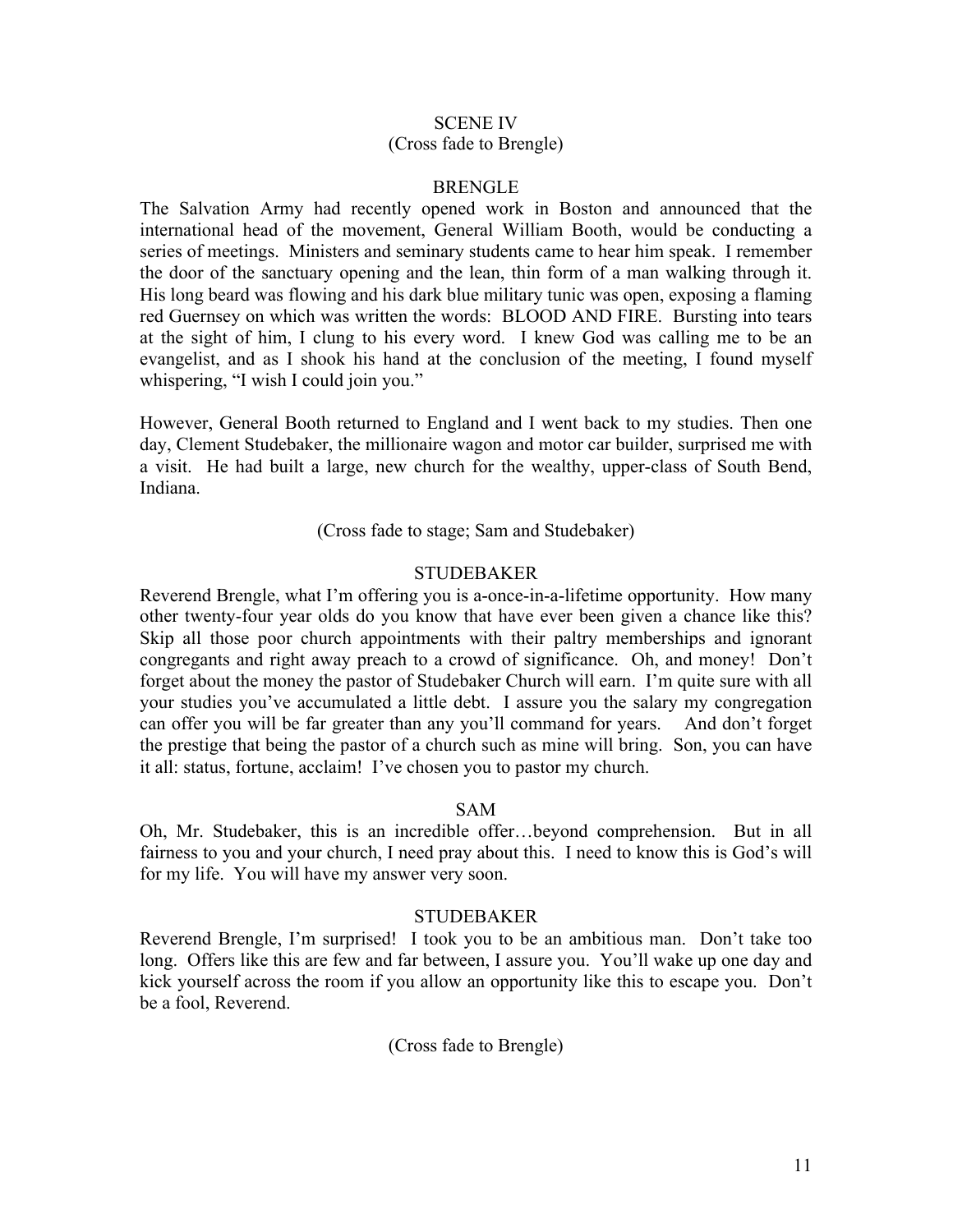#### BRENGLE

I agonized in prayer about the proposal, but God's calling to be an evangelist was too clear. A few days later I sent Mr. Studebaker a letter declining his kind and generous offer. I knew I was called to be an evangelist, but just exactly how that calling was to be fulfilled, was still unclear – it was in God's hands.

(Cross fade to stage. Sam is in his room reading when Friend 3 comes running in)

# FRIEND 3

Sam, you'll never believe what I have just seen and heard. Honestly, you'll never believe it unless you see it yourself. I've just heard this wonderful young woman preacher.

#### SAM

A woman preacher? How scandalous! How interesting! I'm not so…

## FRIEND 4

(Running in and interrupting)

Sam, Sam, have I got the girl for you!

## SAM

Let me guess, she's a preacher.

# FRIEND 4

Wow! How'd you know that? You got the gift of prophecy now? (He sees Friend 3) Oh, I see, I've just been beaten to the punch.

## FRIEND 3

Nothing new there!

#### SAM

Well, go on, what about this woman preacher that I *have* to meet?

#### FRIEND 4

She's Miss Lily Swift of The Salvation Army.

#### SAM

The Salvation Army? Well, this is getting more interesting by the moment! Anyone up for a field trip? I think we all need to go hear this Miss Lily Swift of The Salvation Army proclaim the Good News!

(Scene – cross fade to small church. The boys enter and listen.)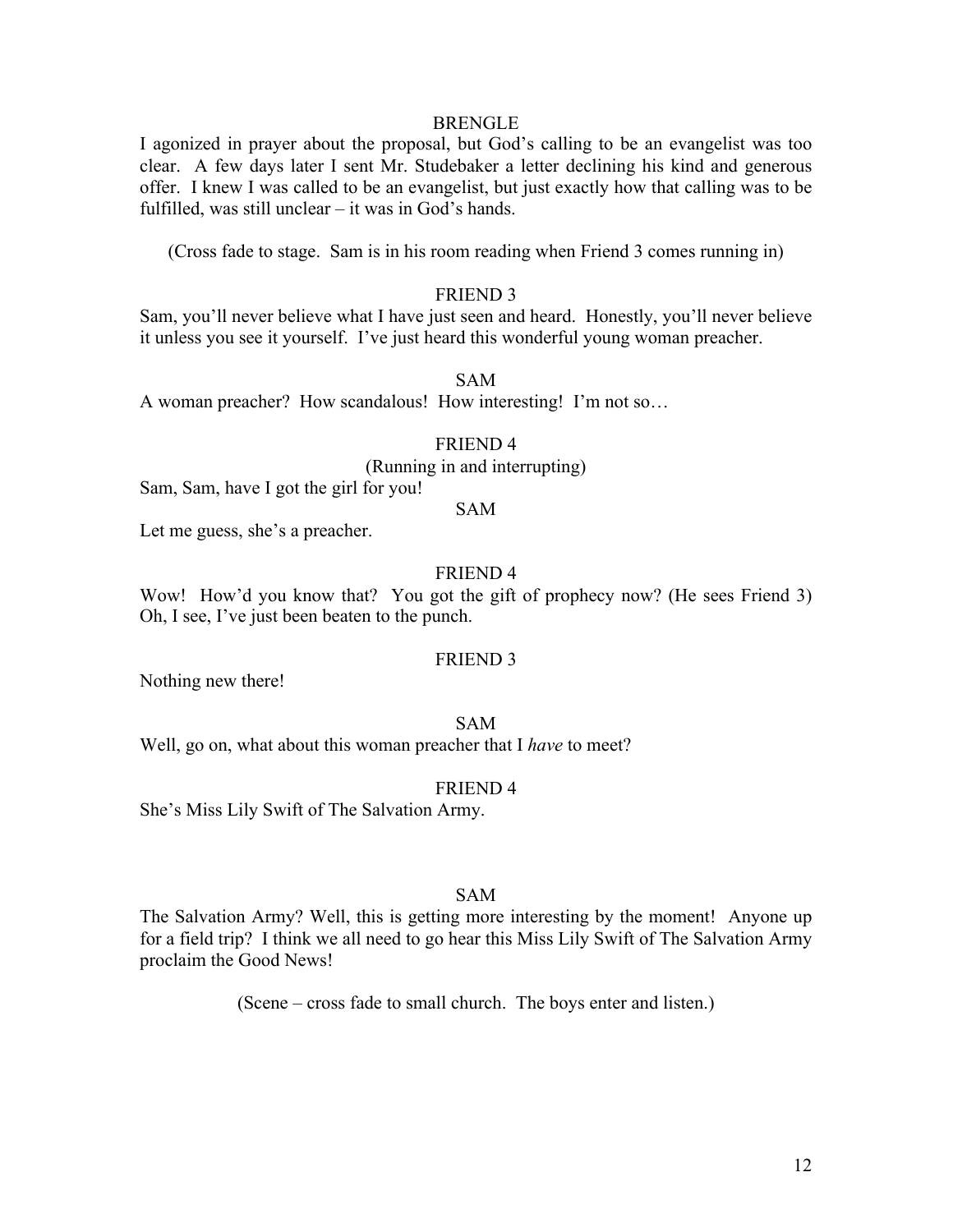#### LILY

The Children of Israel were in a difficult place with an apparently impassable sea before them, and Pharaoh's army, pursuing them from behind, when God, through Moses gave a seemingly impossible command: 'Go forward!' "What did you say?" responded the Children of Israel, "Go forward? Ah, Moses, apparently the bricks of Egypt aren't the only things full of straw…so is your head!" (The crowd laughs.)

Comrades, it was sure death at the hands of the Devil's army if they did not obey and sure death in the Sea if they did. Can't you imagine their despair when they marched down to the shore that morning? You know what happened, don't you? God opened the way! And so He will for you.

When you set out to walk in the way of Holiness, he will make you able to go, and will either alter your circumstances, or make you superior to them.

(Lily begins pantomime of preaching and the boys turn to Sam.)

# FRIEND 3

Have you ever heard a woman, or anyone, for that matter, preach with such passion and conviction? (Sam is entranced)

# FRIEND 4

Have you ever heard the gospel preached with such depth and simplicity?

#### FRIEND 3

What do you know about depth? You're about as deep as a frying pan! (They both notice Sam in his trance-like state)

## FRIENDS 3 & 4

(Waving a hand in front of his face) Sam! Sam, are you alright?

SAM

# (Standing)

Brothers, I believe the Lord is going to give me that woman to be my wife!

# FRIENDS 3 & 4

What?!?!

#### SAM

I'M GONNA TO MARRY THAT GIRL!

## FRIEND 3

What did you just say?

# SAM

I'M GONNA TO MARRY THAT GIRL!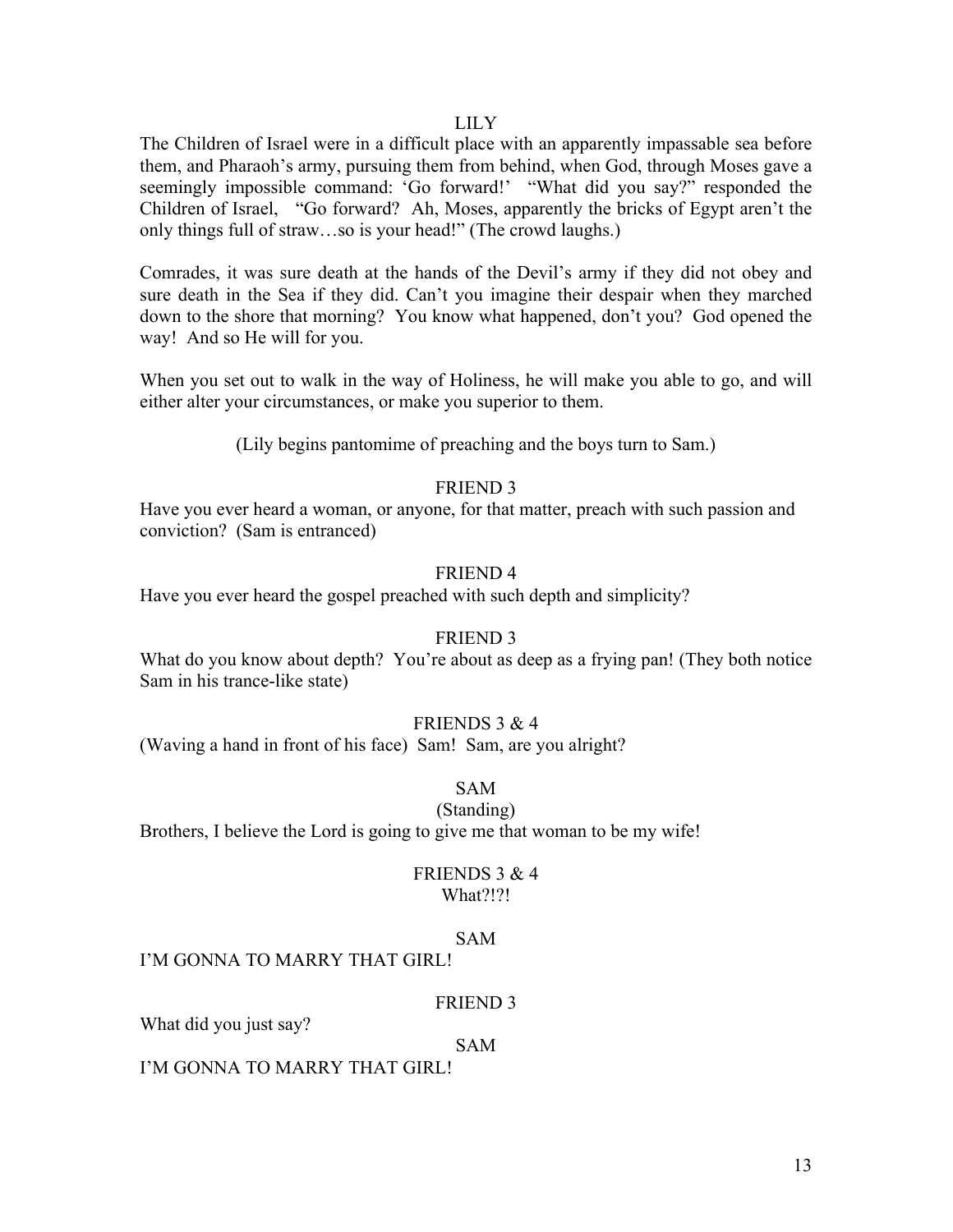FRIEND 4

Are you crazy?

SAM

YOU CAN CALL ME CRAZY! YOU CAN CALL ME SILLY! BUT I'M TELLING YOU BOYS, I'M GONNA MARRY MISS LILY!

WHEN WE WALK DOWN THE AISLE, THE WHOLE WIDE WORLD'S GONNA SMILE! THE ANGELS UP IN HEAVEN WILL ALL BEGIN TO SING; THE BELLS IN THE CHURCH STEEPLES WILL PEAL FORTH AND RING! I KNOW WHAT YOU'RE THINKING, THAT I'VE LOST MY MIND. BUT THAT IS'NT IT, IT'S MY HEART I CAN'T FIND!

I'M GONNA MARRY THAT GIRL! I'M GONNA MARRY THAT GIRL! YOU CAN CALL ME CRAZY! YOU CAN CALL ME SILLY! BUT I'M TELLING YOU BOYS, I'M GONNA MARRY MISS LILY!

I'VE PRAYED LONG FOR THE RIGHT MATE, AND SHE'S A STRONG CANDIDATE! SHE SEEMS REALLY SMART AND IS DEFINITELY WITTY! EVEN IN THAT DRESS SHE IS INCREDIBLY PRETTY! I KNOW WHAT YOU'RE THINKING, THAT I'VE LOST MYMIND. BUT THAT IS'NT IT, IT'S MY HEART I CAN'T FIND!

FRIENDS

YOU CANNOT MARRY THAT GIRL! YOU CANNOT MARRY THAT GIRL! YES WE THINK YOU'RE CRAZY, YES WE THINK YOU'RE SILLY, AND WE'RE TELLING YOU SAM YOU CANNOT MARRY MISS LILY!

I'M GONNA MARRY THAT GIRL! YOU CANNOT MARRY HER! I'M GONNA MARRY THAT GIRL! YOU'RE ACTING CRAZY, SIR YOU CAN CALL ME CRAZY YES WE THINK YOU'RE CRAZY YOU CAN CALL ME SILLY YES WE THINK YOU'RE SILLY BUT I'M TELLING YOU BOYS AND WE'RE TELLING YOU SAM I'M GONNA MARRY MISS LILY! YOU CANNOT MARRY MS. LILY

#### SAM FRIENDS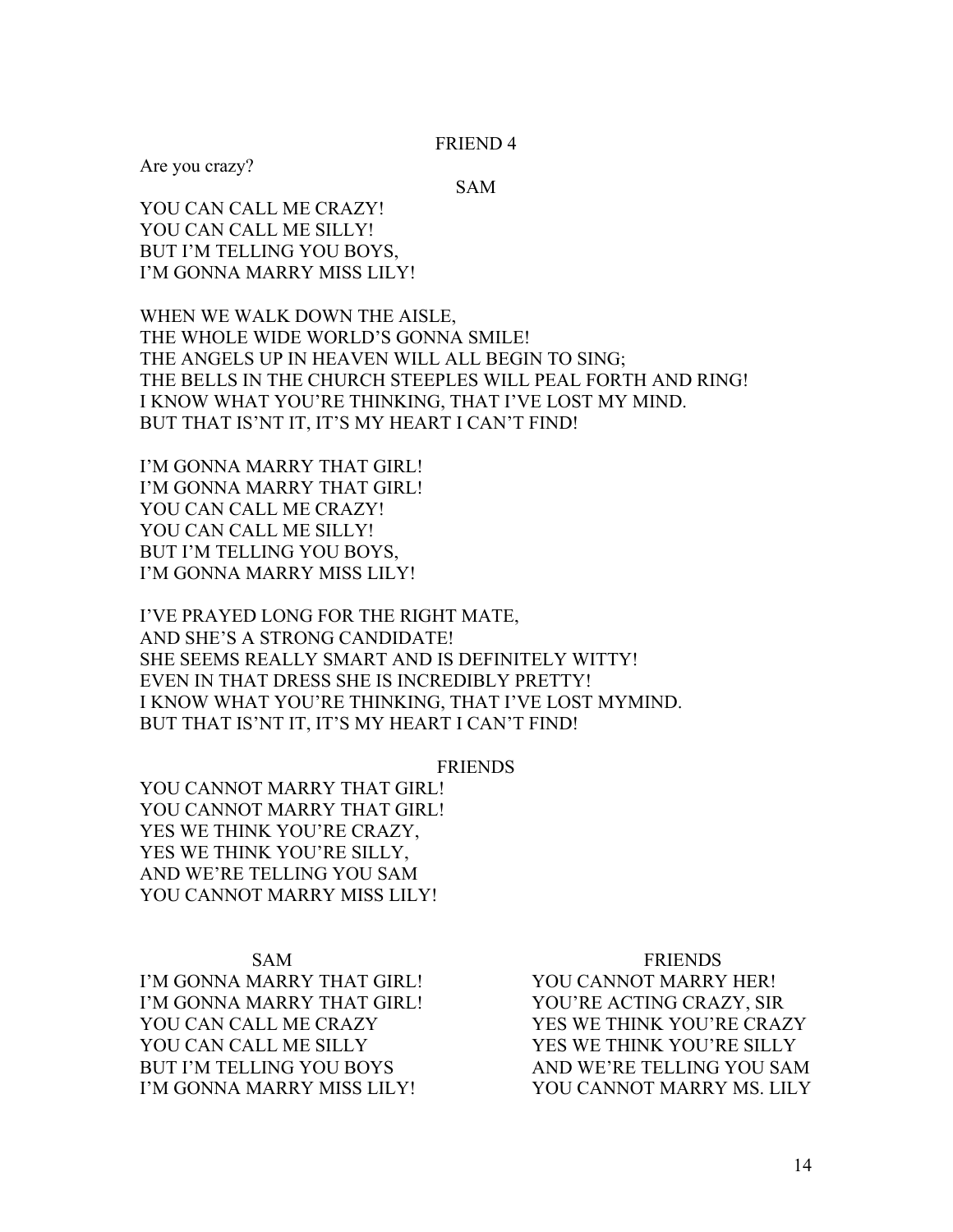# SAM

WE'LL LIVE IN A HOUSE WITH A WHITE PICKET FENCE HAVE LOTS OF KIDS, SEE IT ALL MAKES SENSE! I'LL PASTOR A CHURCH AND OUR LIVES WILL BE NICE. WE'LL GROW OLD TOGETHER, IT WILL BE PARADISE!

#### FRIEND 3

Come on Sam, be reasonable!

FRIEND 4

You've never met; she doesn't even know your name!

SAM

I'M GONNA MARRY THAT GIRL! I'M GONNA MARRY THAT GIRL! YOU CAN CALL ME WACKY! YOU CAN SAY I'M DERANGED! YOU CAN CALL ME QUACKY, AND SAY THAT I'M REAL STRANGE!

YOU CAN CALL ME CRAZY! YOU CAN CALL ME SILLY! BUT I'M TELLING YOU BOYS, I'M GONNA MARRY MISS LILY! FRIENDS I'M GONNA MARRY THAT GIRL! YOU CANNOT MARRY THAT

GIRL!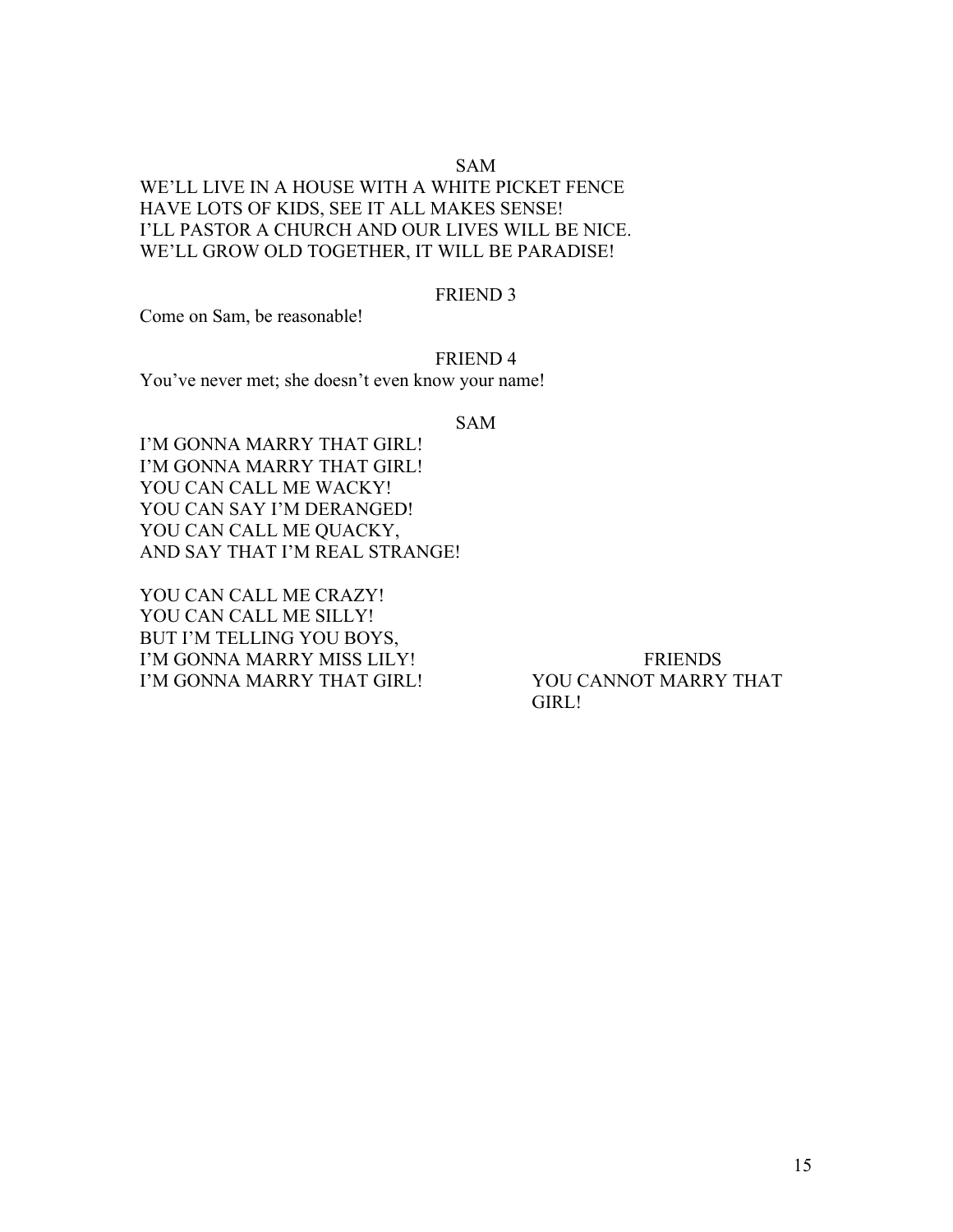## (Cross fade to Brengle) SCENE V

## BRENGLE

The next morning I wrote Miss Swift a letter to that effect. Now, while I was certain Lily was the woman God intended me to marry, she was not. As a matter of fact, when I declared my love for her and asked her to marry me, she replied:

# (Cross fade to Lily)

# LILY

You are surely under a spell, an illusion! All my sanctified commonsense says loudly and clearly, "You must *not* marry him." Sam, some day you will be glad that I couldn't think as you did, that I kept you free. I am sure that God means better things for you. Please ask Him, as I do, to set you free. You should not waste your life.

And what about my own soul? I Corinthians 7:34 says: "A married woman cares for the things of this world, *and* that she may please her husband." I am sure that if I should marry you, I would become worldly and always be thinking about how to look young and as nearly pretty as I could, just to please you. I should surely in that way put you before God, and I dare not risk that.

## (Cross fade to Brengle) BRENGLE

Even that beautifully constructed argument could not deter me. From the moment I saw her, I was captured! She was earnest. She was humorous. She was intelligent. She was eloquent. *She was an angel!* She was the answer to my prayer, "Lord, you choose a wife for me. The only thing I ask is that she love you supremely, for then I am sure she will always love me."

As my love deepened for Lily, my whole heart went out for her. I did not want to die for her, but to live for her. I no longer thought of what she might bring or give to me, but only of what I might give to and suffer for her. I wanted only to put my arms about her, comfort her, provide for her, protect her, bear her burdens, be her shield, and receive every blow of adversity or sorrow or misfortune that might befall her into myself. Without realizing it, I had entered the world of sacrificial love and utter devotion.

We were married on May 19, 1887, in the library of her parent's home.

(Cross fade to Sam and Lily, in uniform. A small group of family and friends are in attendance, some in uniform and others in civilian clothing)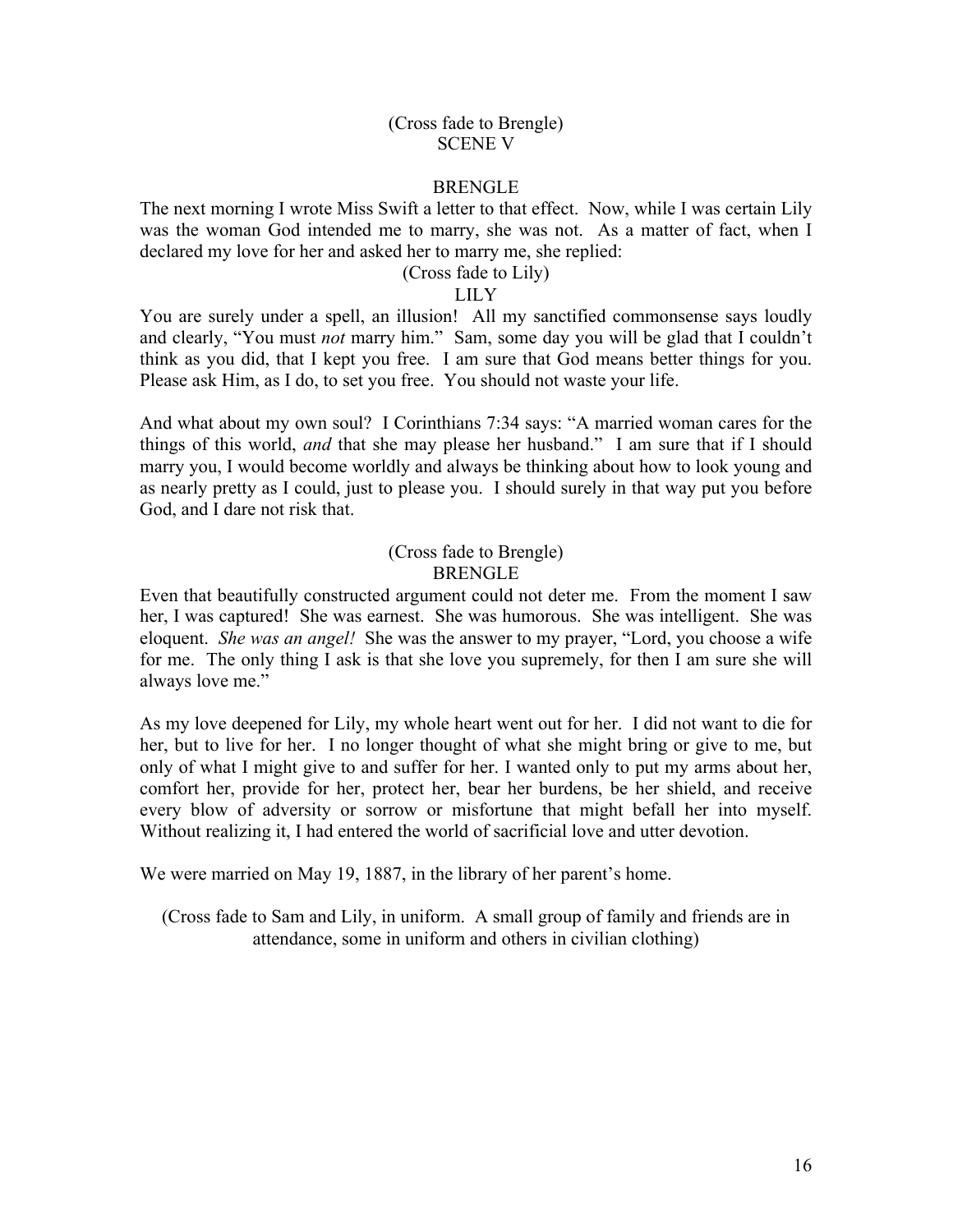SAM

ON THIS DAY, I BELIEVE GOD'S WILL IS DONE.

LILY

ON THIS DAY, I BELIEVE WE TWO ARE ONE.

SAM/LILY

EVERMORE ENTWINED, THE HAPPINESS WE'VE SEARCH FOR NOW WE FIND

SAM

ON THIS DAY

LILY

ON THIS DAY

# SAM/LILY

GOD BLESS OUR UNION ON THIS DAY.

# (Pantomime of wedding) **CHORUS**

ON THIS DAY, IN THEIR HEARTS THE SUN WILL SHINE. ON THIS DAY, A MELODY THEY BOTH WILL FIND. LORD OF LOVE PLEASE BLESS THE LOVE THAT IN THIS PLACE THEY NOW CONFESS. ON THIS DAY ON THIS DAY GOD BLESS THEIR UNION ON THIS DAY.

## SAM/LILY

YOU ARE THE AUTHOR OF TRUE LOVE, LORD. GRANT US YOUR BLESSING FROM ABOVE O, LORD. AND WHEN OUR LOVE IS FOUND IN YOU ALL WE'VE LONG FOR WILL COME TRUE ON THIS DAY, ON THIS DAY

(Pantomime of wedding continues) **CHORUS** ON THIS DAY, IN THEIR HEARTS THE SUN WILL SHINE. ON THIS DAY, A MELODY THEY BOTH WILL FIND. LORD OF LOVE PLEASE BLESS, THE LOVE THAT IN THIS PLACE THEY NOW CONFESS. ON THIS DAY ON THIS DAY GOD BLESS THEIR UNION ON THIS DAY.

## ARMY OFFICER

You may kiss the bride!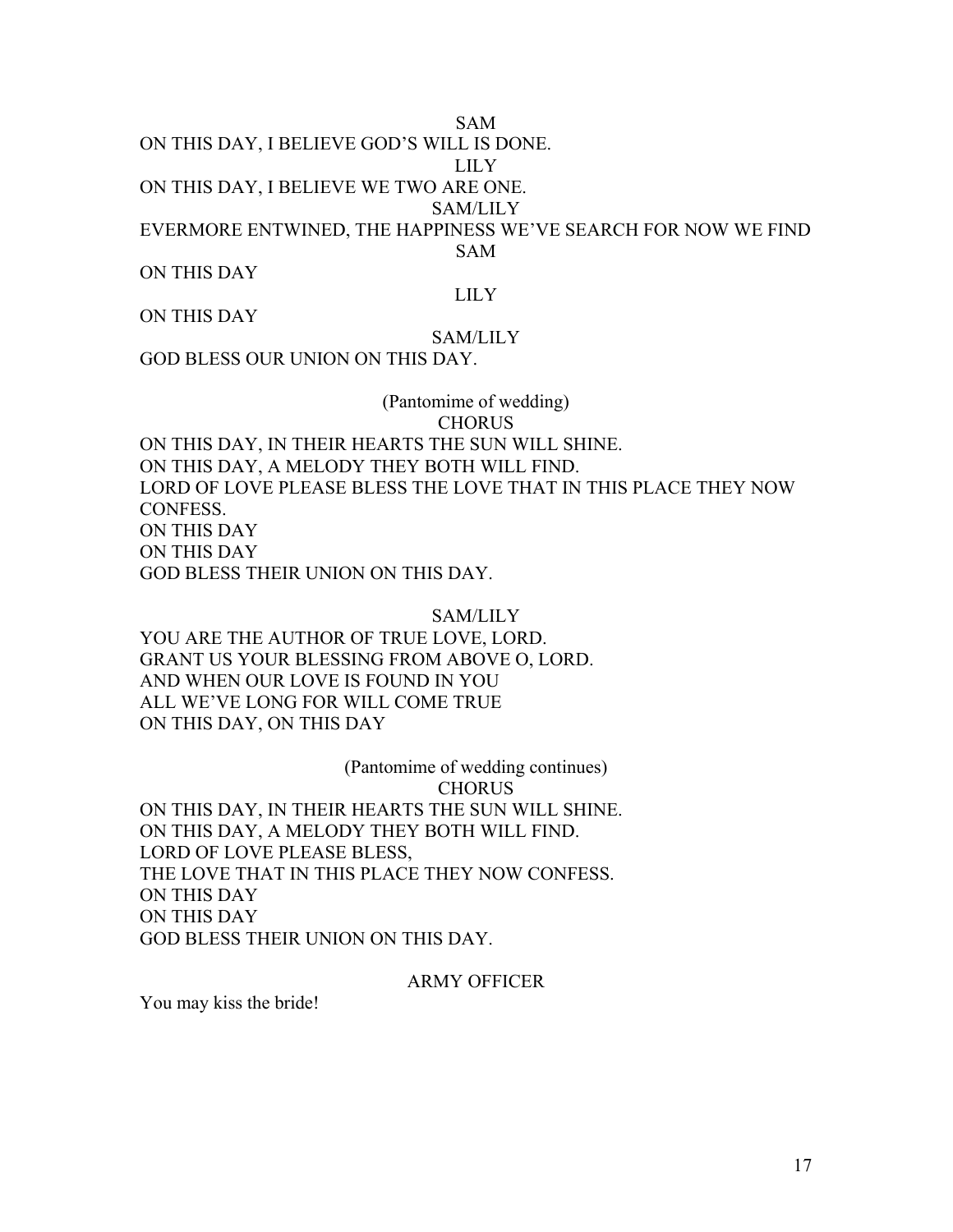## (Cross fade to Brengle)

## SCENE VI

## **BRENGLE**

We were married for 28 years. Our wedding rings were inscribed with the words, *Holiness Unto the Lord*. Throughout our marriage, we strove to live those words. God gave us two wonderful children: a son, George and a daughter, Elizabeth. (Pictures come up on tower screens)

I thank God with all my heart for bringing Lily into my life. We were supremely happy! Then, one day, when in a hospital one hundred miles away from home, recovering from major surgery, I received a telegram: Lily was dying. There I was, so far from my beloved wife, and she was soon to leave this world.

(Cross-fade. Lily is in a hospital cot, with Elizabeth, her daughter and a nurse at her side)

# ELIZABETH

Mom, George and Dad are on the way. Hold on. I know this has been so difficult for you – being separated from Dad…it's difficult for him too. You know how dearly he loves you and he knows how dearly you love him.

(Brengle enters room on the arm of his son, George. Nurse exits.)

#### **GEORGE**

Elizabeth, Mom, Dad's here. (Helping Brengle to the bedside chair) Mom, everything's going to be alright now. You and Dad have a lot to talk about. Elizabeth and I are going to wait outside the room. If you need anything, just call. (They exit.)

#### BRENGLE

Lily, I'm here. Please forgive me for not coming sooner.

## LILY

Sam, I know you couldn't come; you've been in a hospital bed yourself. I understand.

#### BRENGLE

Oh Lily, I cannot bear to think that we will soon be separated. How I've prayed, how I've cried out to God to spare your life, to keep you here with me and for me.

#### LILY

Sam, Samuel, Listen to me. I cannot stay. But know this; even death cannot separate us or break the eternal bond that we share.

#### BRENGLE

Eternity. Eternity. Just think of it, eternity in the presence of God. Lily, is Jesus with you?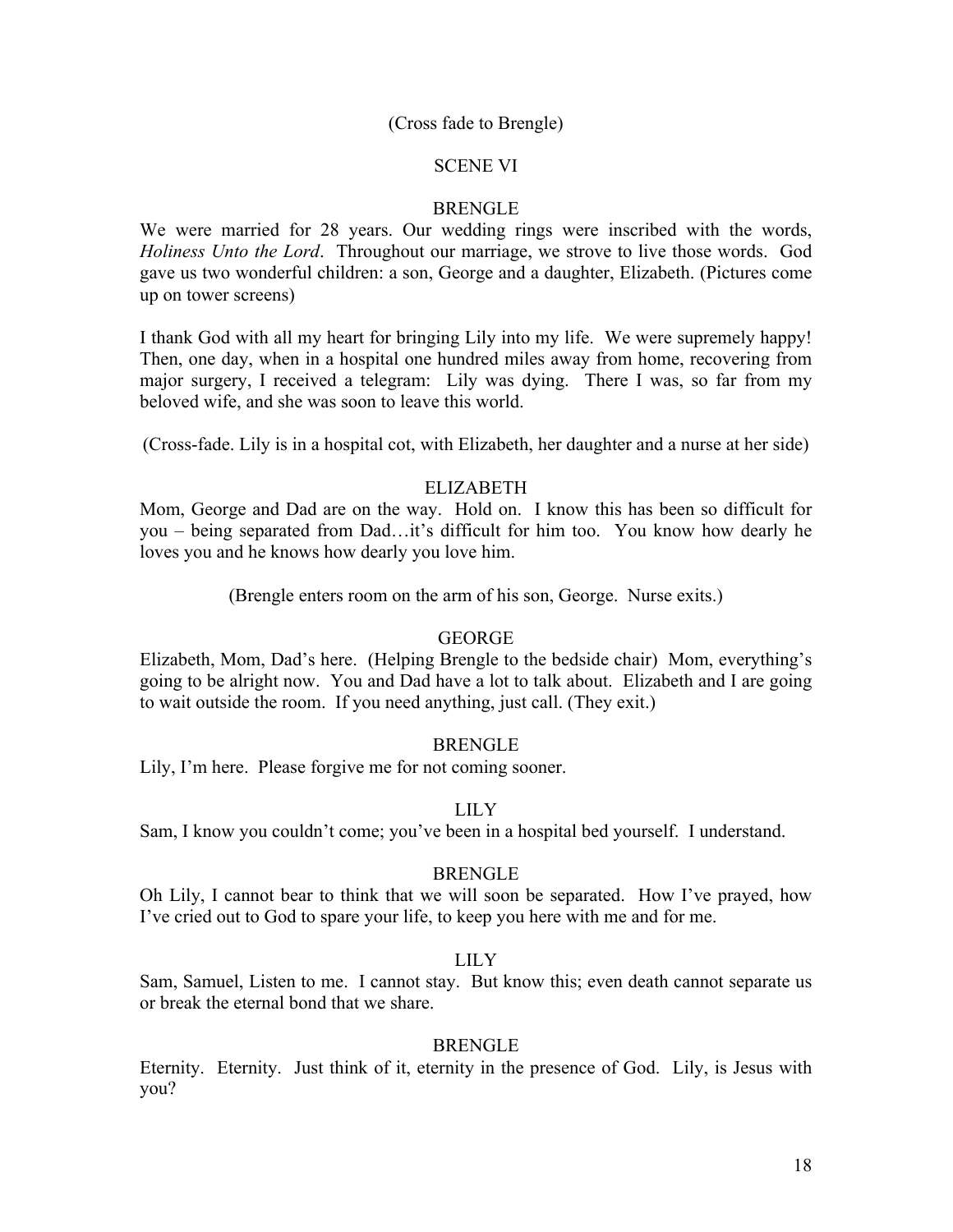## LILY

Indeed, He is. His presence is so real.

## BRENGLE

And do you trust him in this moment?

## LILY

With all my heart.

## BRENGLE (Music Cue)

(To Lily) ON THIS DAY, YOU WILL SEE THE FATHER'S FACE. ON THIS DAY, YOU WILL UNDERSTAND HIS GRACE. (Toward Heaven) LORD OF LOVE AND PEACE, PLEASE TAKE HER TO THE LAND WHERE JOY WON'T CEASE. ON THIS DAY ON THIS DAY TAKE HER TO HEAVEN ON THIS DAY.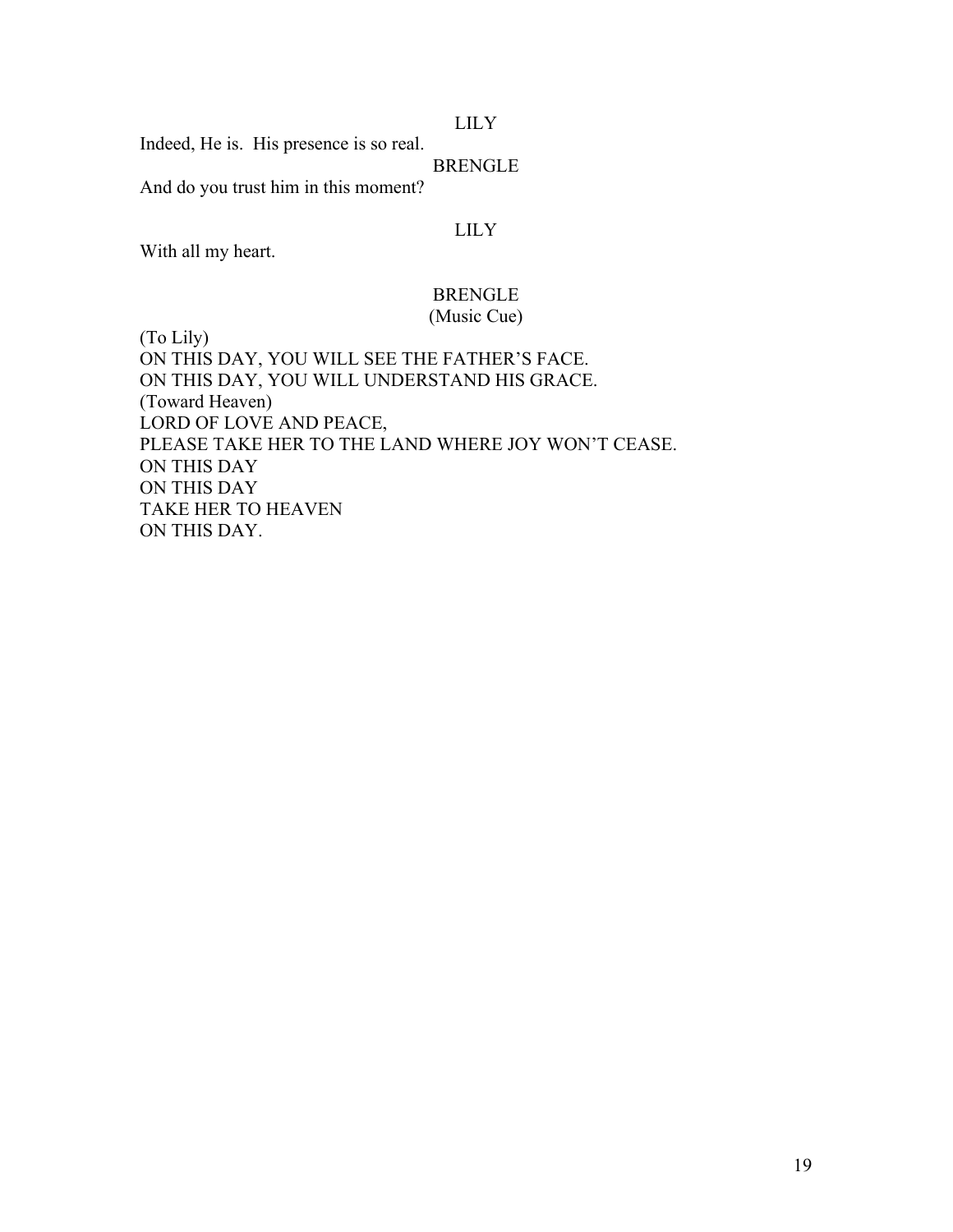## (Brengle stands up, scene fades to darkness, spot stays on Brengle) BRENGLE

And she fell asleep in Jesus as peacefully and unafraid as ever a baby did in its mother's arms. Oh, it was beautiful! No slip or struggle or fall into the bottomless dark, but a sweet, quiet, peaceful passing out of weakness and pain into fullness of life; out of shadows into unutterable glory and light. God so helped me at the last that, when I looked into that deep grave, it seemed more like resurrection than burial. There was no sting. The grave had no victory. It was only receiving the broken alabaster box of her worn little body, while her sweet spirit was with Jesus. My dearest Lily!

It was Lily's preaching that first time in Boston that showed me how God was going to use me as an evangelist. Only two days after we were married, I set sail for London, England. Having accepted my Calling as a Salvation Army officer, I intended to train at the International Training Garrison. So on June 1, 1887, my  $27<sup>th</sup>$  birthday, I entered International Headquarters and offered myself to General William Booth.

## SCENE VII

#### (Cross fade to Booth, Bramwell & Sam)

#### SAM

General Booth, Commissioner Booth, I have come from the United States to be trained as a Salvation Army officer.

## BOOTH

(No response, he only sizes Brengle up)

#### SAM

Sir, I have recently, less than two weeks ago, married Lily Swift and it is our desire to serve the poor and needy and to evangelize the lost as officers in your Army.

#### BOOTH

Dear Reverend Brengle, thank you for coming and for your desire to serve. However, it is my feeling that you are from the dangerous classes; the privileged, the educated. You have been your own boss for so long; I fear you will not want to submit to the disciplines of The Army. We're an Army and those who join us must obey its orders and regulations. We are poor. I can promise you no salary. You will face hardship and poverty. All I can offer you is a platform and bread and water and honestly, I don't think that in the long run, it will be sufficient for you. I appreciate your willingness and the incredible effort you have made to come here, however, thank you Reverend Brengle, but no thank you.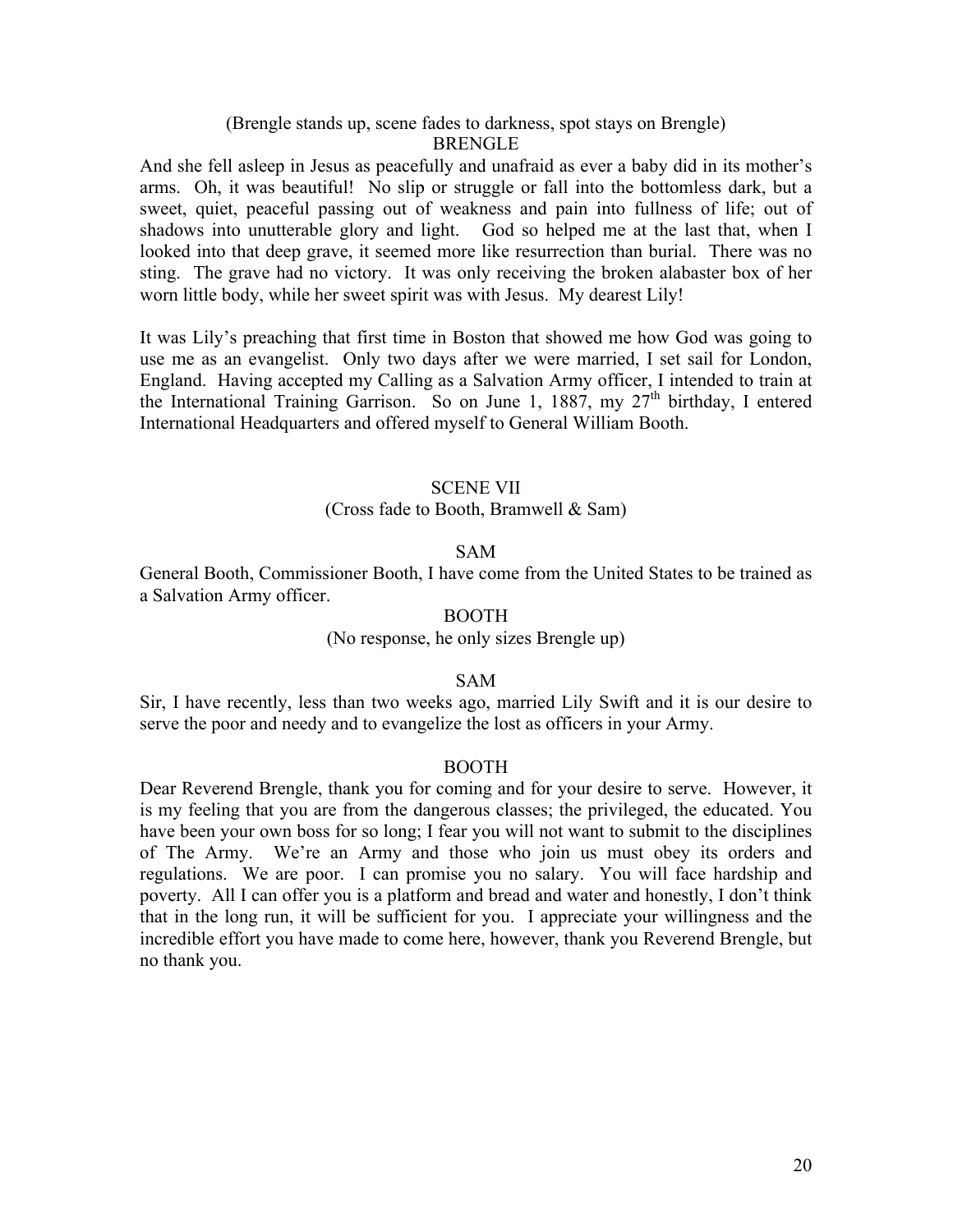## BOOTH

YOU SEE THE LIFE WE'RE CALLED TO IS ONE THAT FEW ARE DRAWN TO IT IS A LIFE OF SACRIFICE AND TRUST ME THERE'S A HEAVY PRICE TO PAY FOR WINNING SOULS

#### SAM

I totally understand that.

BRAMWELL YOU SEE DEAR REVEREND BRENGLE I'M SURE IT MAKES YOU TINGLE TO THINK THAT YOU HAVE WHAT IT TAKES TO SAVE THE WORLD FROM ITS HEARTACHES BUT TRUST US SIR, YOU DON'T

SAM

That's a bit premature!

# BOOTH & BRAMWELL THE FACT THAT YOU'VE BEEN ON YOUR OWN SO LONG MAKES YOU THE KIND OF RECRUIT THAT DOESN'T BELONG AND WITH YOUR HIGH AND LOFTY VOCABULARY IT MAKES US FEEL THE TINIEST BIT WARY, SO

SAM

What you're saying then is...

## BOOTH & BRAMWELL

THANKS REVEREND BRENGLE, BUT NO THANKS! THERE'S NO PLACE FOR YOU INSIDE OUR RANKS. PLEASE FORGIVE US SIR FOR BEING SO FRANK BUT THE LIKES OF YOU BELONG IN A BANK! WE'RE SERIOUS HERE, MY FRIEND, WE DON'T PLAY PRANKS! SO THANKS REVEREND BRENGLE, BUT NO THANKS!

#### BOOTH

EXCUSE ME REVEREND BRENGLE DO YOU THINK THAT I'M KRIS KRINGLE AND I RUN A PRIVATE CHARITY?

#### BRAMWELL

NO WE RUN AN ARMY SIR AND CASUALTIES WE WILL INCUR TO SAVE THE WORLD FROM ITS MISERY, SO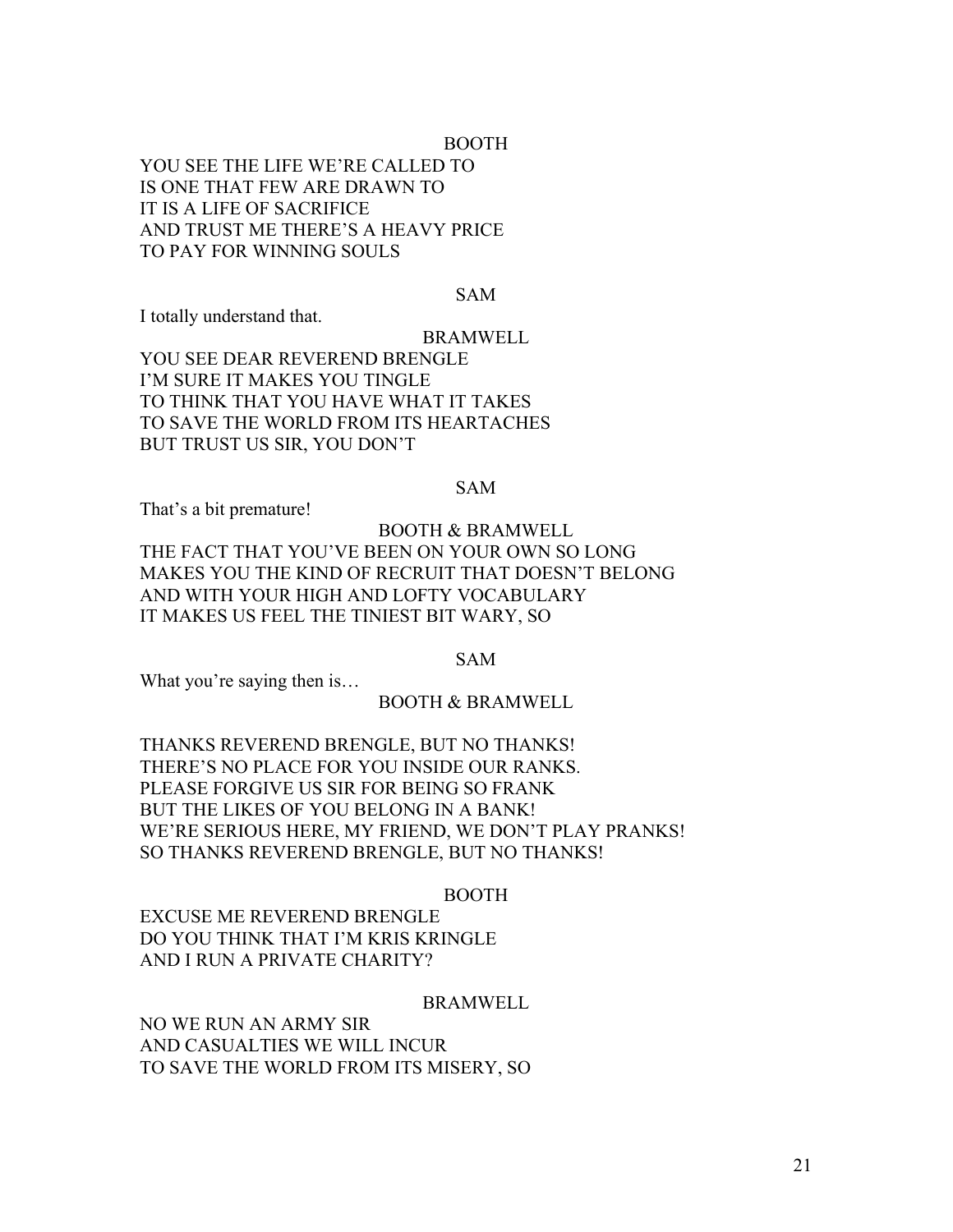# BOOTH & BRAMWELL THANKS REVEREND BRENGLE, BUT NO THANKS! THERE'S NO PLACE FOR YOU INSIDE OUR RANKS. PLEASE FORGIVE US SIR FOR SOUNDING SO CRUEL BUT THE LIKES OF YOU BELONG IN A SCHOOL! WE'RE SERIOUS HERE MY FRIEND, WE DON'T PLAY PRANKS! SO THANKS REVEREND BRENGLE, BUT NO THANKS!

# BOOTH

THE KIND OF FOLKS WE'RE LOOKING FOR TO LEAD THE FIGHT, TO FIGHT THE WAR ARE NOT THE CULTURED, WHO WILL QUICKLY FLEE.

BRAMWELL

YOU'LL STAY WITH US A YEAR OR TWO AND AFTER THAT, YOU WILL BE THROUGH ON THIS I'M SURE, WE DO NOT DISAGREE (To his father) SO…

BOOTH & BRAMWELL

THANKS REVEREND BRENGLE, BUT NO THANKS! THERE'S NO PLACE FOR YOU INSIDE OUR RANKS. PLEASE FORGIVE US SIR FOR LEAVING YOU IN A LURCH BUT THE LIKES OF YOU BELONG IN A PROPER CHURCH. WE'RE SERIOUS HERE, MY FRIEND, WE DON'T PLAY PRANKS! SO THANKS REVEREND BRENGLE, BUT NO THANKS! (DARE I REPEAT IT?) SO THANKS REVEREND BRENGLE, BUT NO THANKS! (DON'T ACT MISTREATED!) SO THANKS REVEREND BRENGLE, BUT NO THANKS! SO THANKS REVEREND BRENGLE, BUT…NO THANKS!

Don't call us, we'll call you!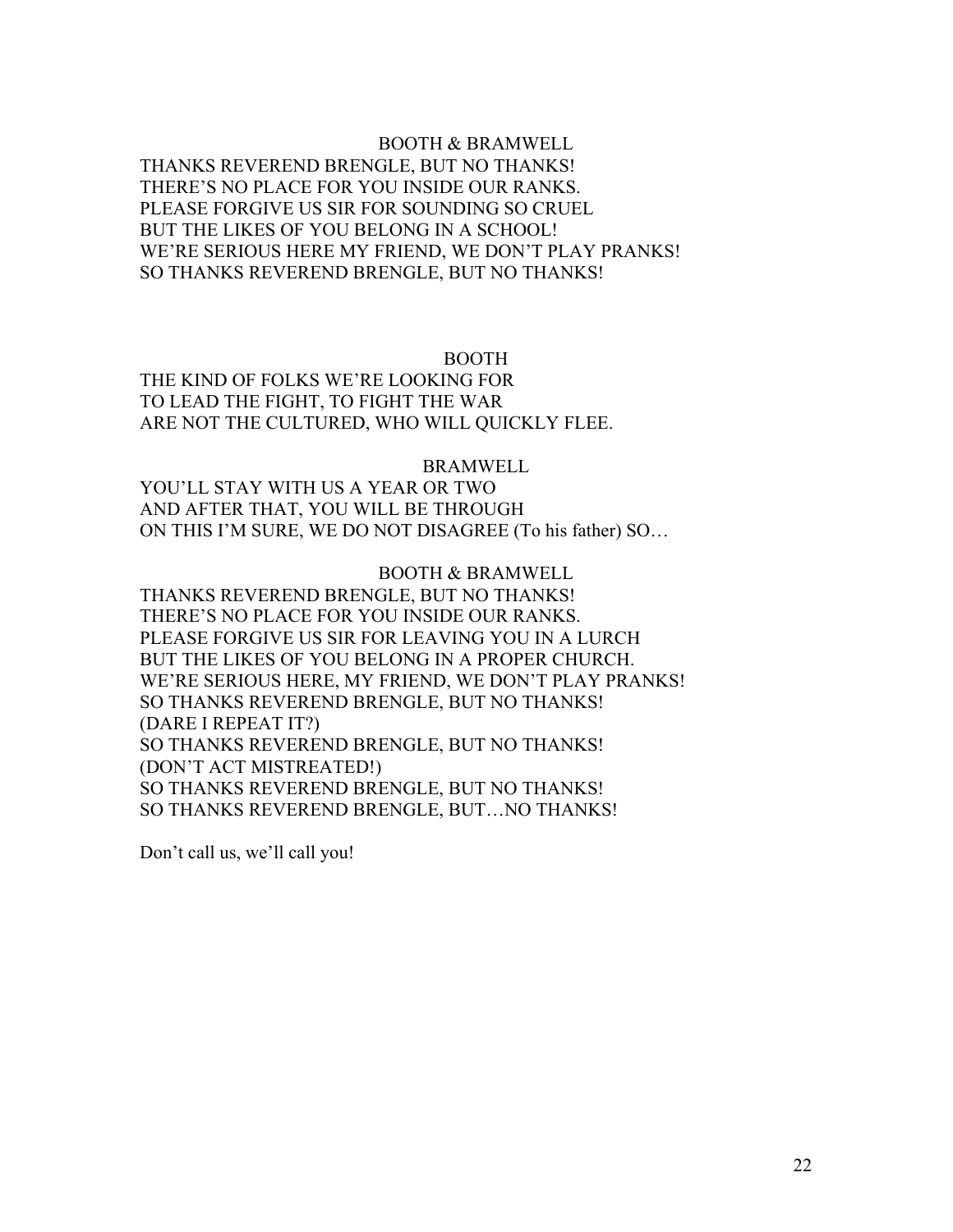#### SAM

General, you have your reservations about me and my past, but I signed the papers every officer signs. I assure you I am joining your Army out of my love for God and the souls of men. I promise I will do nothing to harm The Salvation Army. I will defend its interests and serve in its ranks to the best of my ability. Sir, I am a grown man. I graduated from University and studied theology. Not a new convert, I have come to you by choice, with my eyes wide open. I was recently asked to pastor a huge church, probably the finest church in Indiana, but God has shown me a vision of the Cross of Christ. The Crucified One called me to take up that cross and follow Him. Sir, please give me a chance to prove myself.

#### BOOTH

Reverend Brengle, your argument is quite compelling. I could use a man such as you who has a way with words. Very well then, Cadet Brengle, the Chief of the Staff will show you to your first assignment.

#### **BRAMWELL**

This way, Cadet.

(Crossing to SL, scene – a dark, cellar. In this cellar are 18 pairs of muddy, black boots) SAM

I-I-I don't understand.

#### BRAMWELL

There's not much to understand. Muddy boots, new recruit. You wanted to prove yourself, here's your chance. (He exits)

#### SAM

(He sits down and begins polishing the boots.) Boy, am I a fool! Have I followed my own fancy 3,000 miles to come here and polish boots? Lord, what in Heaven's Name are you trying to do to me?

(Picture of Jesus, washing the feet of His disciples appears above scene.)

Lord, if you can wash their feet, I can polish their boots.

I HAD A DREAM OF MY OWN, NOW YOUR LOVE HAS SHOWN YOUR WAY IS WHAT'S BEST FOR ME. YOU'VE REPLACED MY OLD DREAM WITH A MUCH GRANDER SCHEME AND SHOWN HOW SWEET SURRENDER CAN BE. SO I'LL GIVE IT TO YOU TRUSTING YOU'LL SEE ME THROUGH AND WILL NEVER LEAVE ME ALONE. MY LIFE IS NOW YOURS I'LL LOOK BACK NO MORE 'CAUSE I HAVE A NEW DREAM OF MY OWN.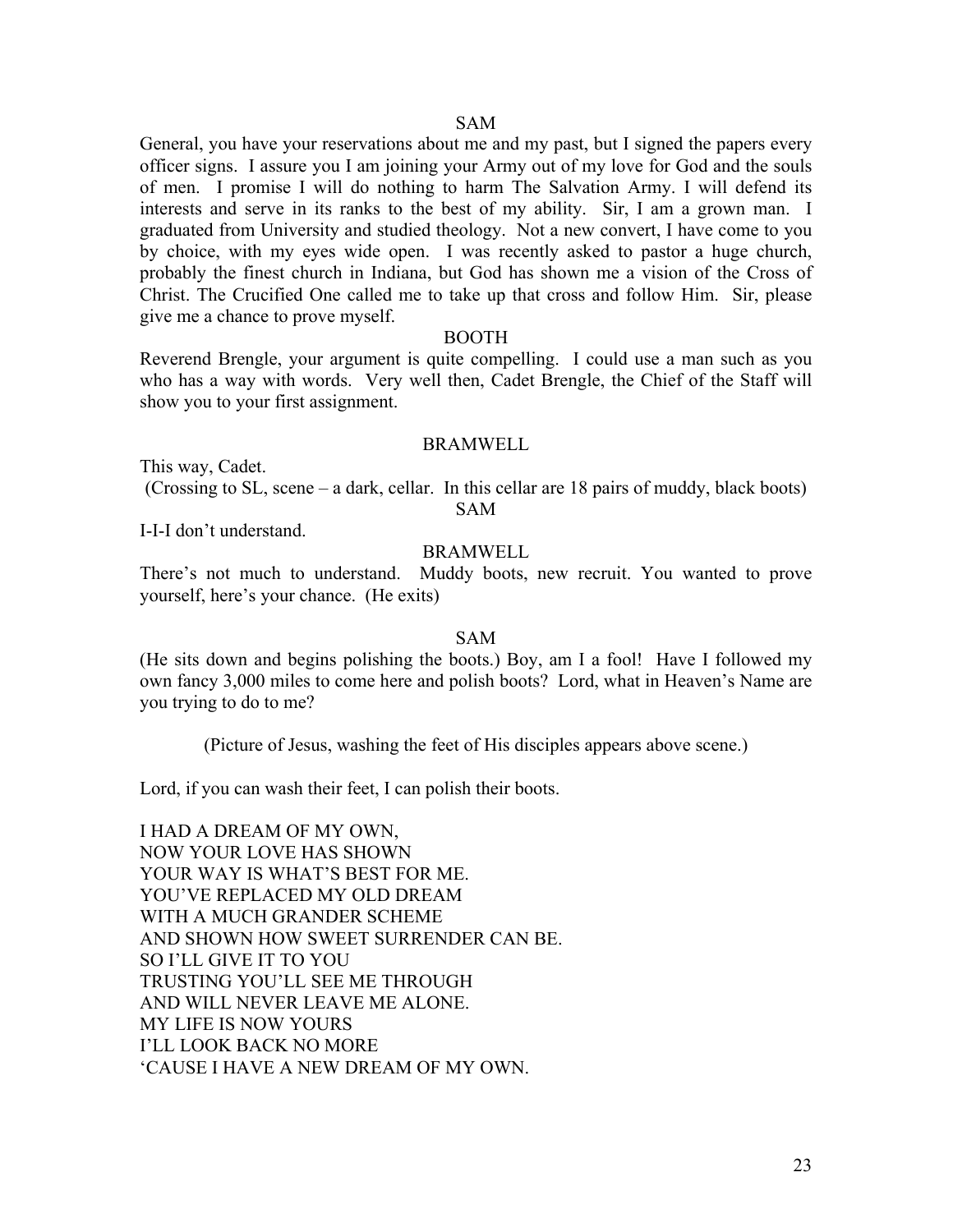MY DREAMS WERE NOBLE AND GRAND, I HAD IT ALL PLANNED I KNEW EXACTLY HOW MY LIFE WOULD BE. FORTUNE AND FAME, I HAD THE WHOLE WORLD TO GAIN, BUT THIS I DID NOT FORSEE! YOUR SPIRIT HELPED ME TO SEE THAT IT'S NOT ABOUT ME, BUT ALL ABOUT YOU. AND IF MY WHOLE LIFE WOULD NOT BE IN VAIN I MUST GIVE IT ALL TO YOU.

I HAD A DREAM OF MY OWN, NOW YOUR LOVE HAS SHOWN YOUR WAY IS WHAT'S BEST FOR ME. YOU'VE REPLACED MY OLD DREAM WITH A MUCH GRANDER SCHEME AND SHOWN HOW SWEET SURRENDER CAN BE. SO I'LL GIVE IT TO YOU TRUSTING YOU'LL SEE ME THROUGH AND WILL NEVER LEAVE ME ALONE. MY LIFE IS NOW YOURS I'LL LOOK BACK NO MORE 'CAUSE I HAVE A NEW DREAM OF MY OWN.

I HAD A DREAM OF MY OWN NOW YOUR LOVE HAS SHOWN YOUR WAY IS WHAT'S BEST FOR ME YOU BECAME AS A SLAVE AND FOR LOVE'S SAKE YOU GAVE AN EXAMPLE FOR YOUR PEOPLE TO SEE. SO I'LL POLISH THEIR SHOES MY AMBITION TO LOSE AND IN DOING SO, LIKE YOU I'LL BE MY LIFE IS NOW YOURS I'LL LOOK BACK NO MORE 'CAUSE I HAVE A NEW DREAM OF MY OWN.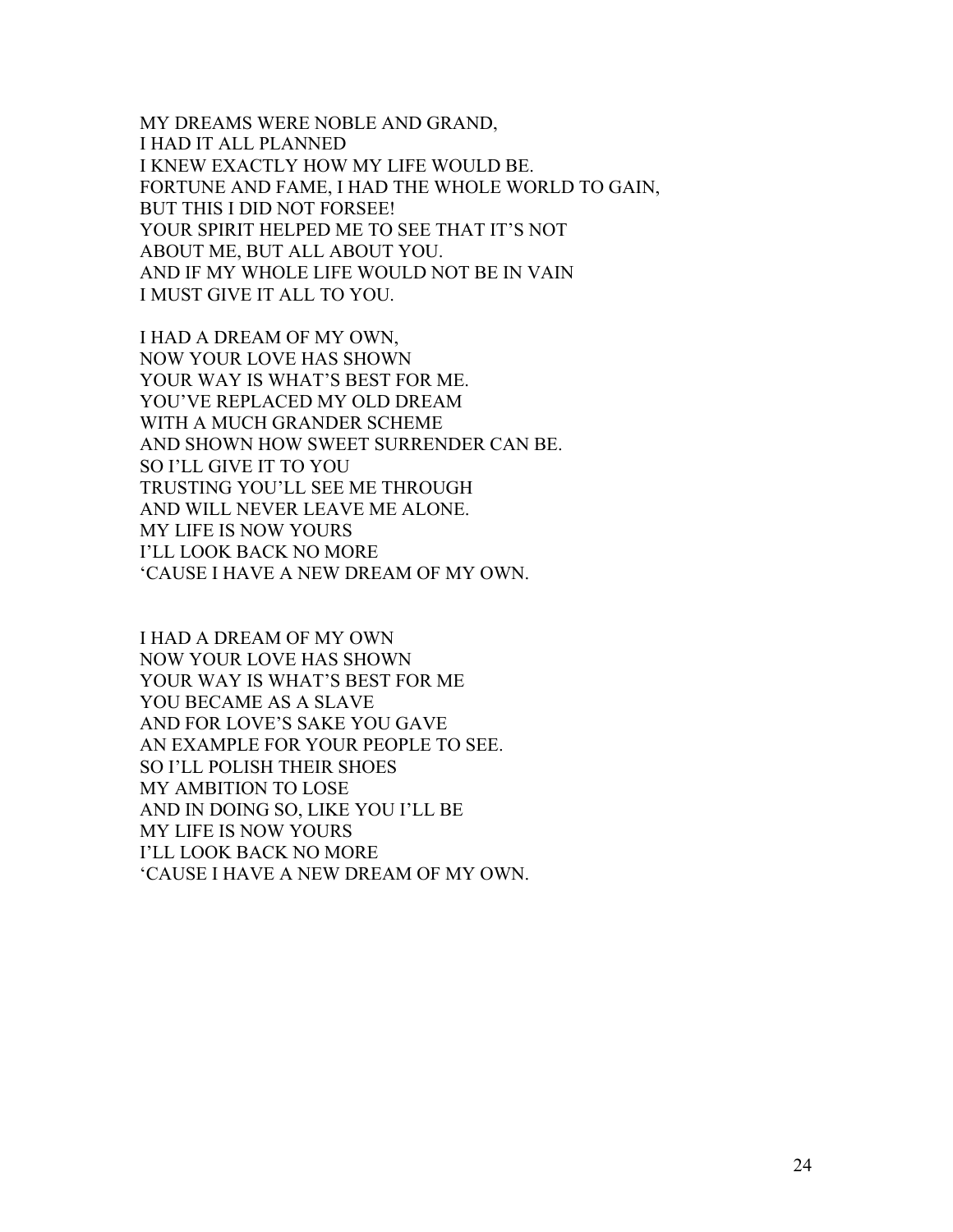(lights stay up on Sam, polishing shoes/Lights up on Brengle)

## SCENE VIII

## **BRENGLE**

I had fellowship with Jesus every morning for a week while down in that cellar polishing boots. Given the opportunity to practice my humility, I saw what The Salvation Army stood for – service. My new prayer became, "Dear God, let me serve the servants of Jesus. That is sufficient for me."

## (Lights down on Sam)

My training in London included conducting meetings, selling *The War Cry* and visitation; another important class taught in Training was "Scrubology": not only scrubbing dirty boots, but scrubbing dirty windows and dirty floors and dirty…well, if it was dirty and it didn't move, we scrubbed it!

Six months of training, and commissioned as a Captain, I was sent back to the United States, where Lily and I, in a period of nine months, commanded three corps. Our second appointment was Danbury, Connecticut. Lily, expecting our first child and in delicate health, went to her parents home to await the birth. The Danbury Corps sadly was in debt and trying to recover from a scandal. I found myself the Captain of two soldiers: one, a little hunchback girl and the other, a recently freed slave named George Washington. Assisting me was a Lieutenant who was of little help in the open air, as he was practically lame!

One evening, we were on the March.

(Cross fade to scene – The background is a typical street of the period. It is evening and Sam is leading the procession, followed by the ex-slave, hunchback little girl and lame Lt. struggling to keep up.)

WE'RE THE ARMY THAT SHALL CONQUER AS WE GO TO MEET THE LOST AND TO BRING THEM BACK TO GOD AND HIS SALVATION TO EVERY NATION WE WILL CONQUER WITH THE FIRE AND THE BLOOD.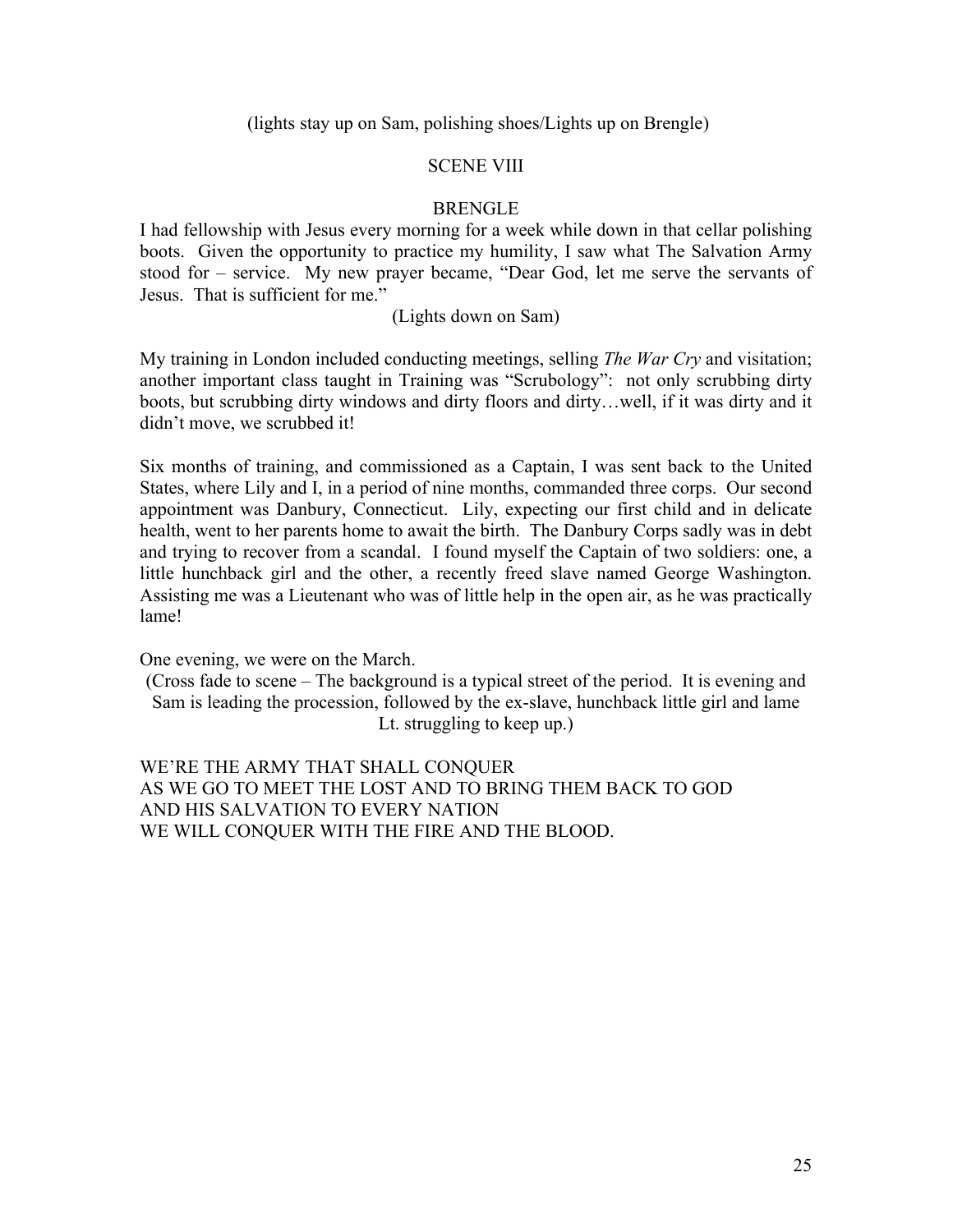(The background changes and shows the picture of a beautiful and magnificent church replete with stain-glass windows. SR light comes up on Studebaker. While Studebaker speaks, Sam's group sits CS , where Sam eventually stands behind them for song. )

## **STUDEBAKER**

Reverend Brengle, I'm surprised! I took you to be an ambitious man. Don't take too long. Offers like this are few and far between, I assure you. You'll wake up one day and kick yourself across the room if you allow an opportunity like this to escape you. Don't be a fool, Reverend.

(Lights dim on Studebaker and on action on stage. Light only on Sam)

#### SAM

What have I done? What did I throw away? What have I become the Captain of!!! Way to go, Brengle! What would your friends and professors at the seminary think of you now? Maybe General Booth was right, I'm not cut out for this life.

(Screen comes back up and stage lights to reveal close-up of stain-glass windows. The figures in the window come to life and sing.)

POOR CAPTAIN BRENGLE POOR PIOUS SOUL; LOST YOUR AMBITION TO LEAD THE FOLD OF RESPECTABLE FOLK TO THE PROMISED LAND LOOK AT YOU NOW WITH YOUR RAG-TAG BAND!

O SUCH A WASTE OF A BRILLIANT MIND GIVING YOUR LIFE FOR THE LIKES OF THIS KIND PRAY TELL CAPTAIN BRENGLE WHAT CAN THESE FOLK GIVE? SOMETHING CONTAGIOUS AND NOT LUCRATIVE!

(BRIDGE) BUT THERE YOU ARE WITH YOUR PATHETIC LOT WHILE HERE WE ARE, LOOK AT ALL WE'VE GOT! WE CAN OFFER HIGH SOCIETY WHILE THEY CAN ONLY PROMISE SOBRIETY! POOR CAPTAIN BRENGLE.

POOR CAPTAIN BRENGLE LISTEN TO US HOLY ONES PRAYING FOR ETERNITY TO GOD'S OWN SON PUZZLED BY THE WAY YOU FEEL THAT YOU ARE LED. SURELY GOD'S IN HEAVEN SCRATCHING HIS HEAD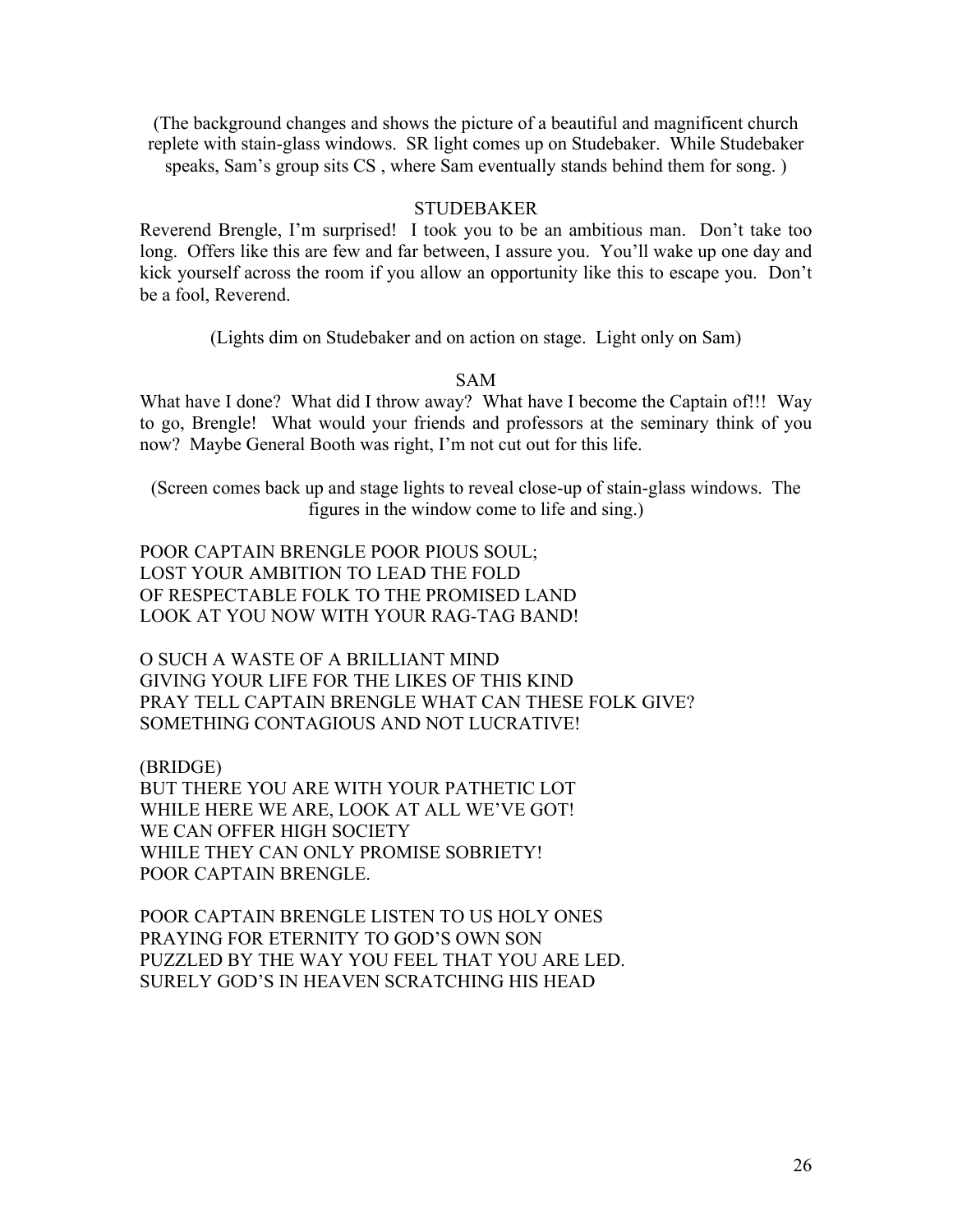YOU COULD HAVE PREACHED AND INFLUENCED KINGS AND QUEENS BEEN A MAN OF SUBSTANCE, BEEN A MAN OF MEANS. POOR CAPTAIN BRENGLE, YOU'VE NOT REACHED YOUR PEAK, INSTEAD YOU'RE RINGMASTER TO A GROUP OF FREAKS!

#### (BRIDGE)

BUT THERE YOU ARE WITH YOUR PATHETIC LOT WHILE HERE WE ARE, LOOK AT ALL WE'VE GOT! WE CAN OFFER LIFE WELL-COMPENSATED WHILE THEY MOST LIKELY WILL END UP INCARCERATED! POOR CAPTAIN BRENGLE.

SURELY CAPTAIN BRENGLE THIS IS NOT YOUR DREAM YOUR LIFE'S AMBITION IS NOT THIS EXTREME. YOU SEE YOURSELF AS GOD'S AMBASSADOR BUT YOU LEAD A CIRCUS AND NOTHING MORE!

LIFE COULD BE SWEET AND LIFE COULD BE SO GRAND IF YOU WOULD GIVE UP ON THIS LITTLE BAND OH CAN'T YOU SEE THAT THIS WILL GO NOWHERE YOUR DREAM IS NOTHING BUT A GREAT NIGHTMARE!

#### (BRIDGE)

BUT THERE YOU ARE WITH YOUR PATHETIC LOT WHILE HERE WE ARE, LOOK AT ALL WE'VE GOT! WE CAN OFFER YOU A LIFE OF EASE, WHILE THEY CAN OFFER YOU SOME LICE AND FLEAS! POOR CAPTAIN BRENGLE.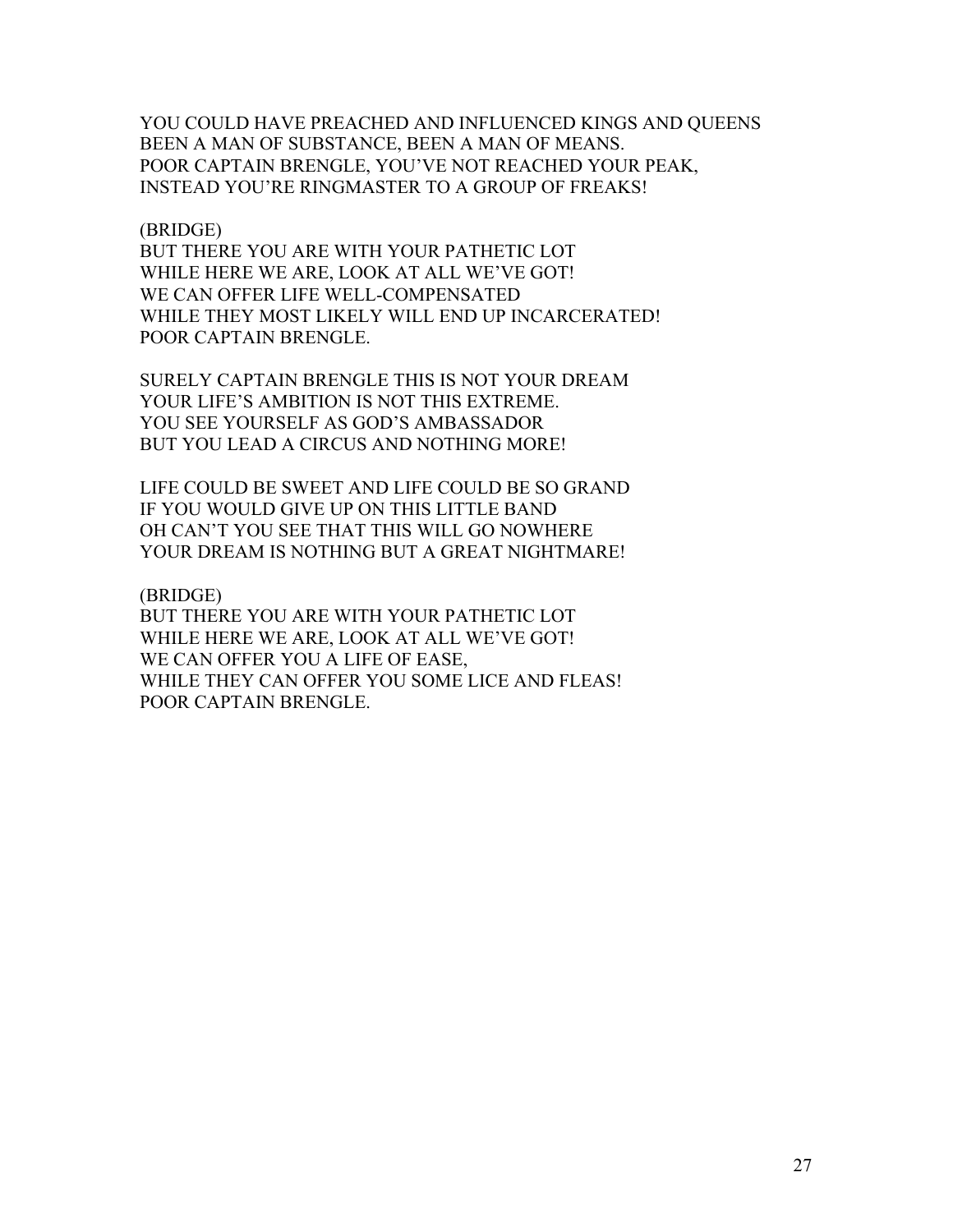(At conclusion of song, stain-glass figures are back in place and frozen in their pose.)

## SAM

Satan, why do you tempt me so? Am I not dead to these things? Get thee behind me!

# (*Dream of My Own* underscore)

Lord, you left Heaven's splendor, came to this depraved planet and why? You gave your very life's blood so that all men and women, regardless of status might be reconciled to the Father. You came to save the lost and dying. There is nothing in this world I desire more than to serve you and follow wherever you lead. This rag-tag band is precious in your sight and if I would call myself a follower of Christ, they must be precious in my sight as well. I do not desire the applause of men, only to hear your, *"Well done."* This then, is settled once and for all!

# (Underscore ends)

(Sam rejoins the open air march, singing) WE'RE THE ARMY THAT SHALL CONQUER AS WE GO TO MEET THE LOST AND TO BRING THEM BACK TO GOD AND HIS SALVATION TO EVERY NATION WE WILL CONQUER WITH THE FIRE AND THE BLOOD.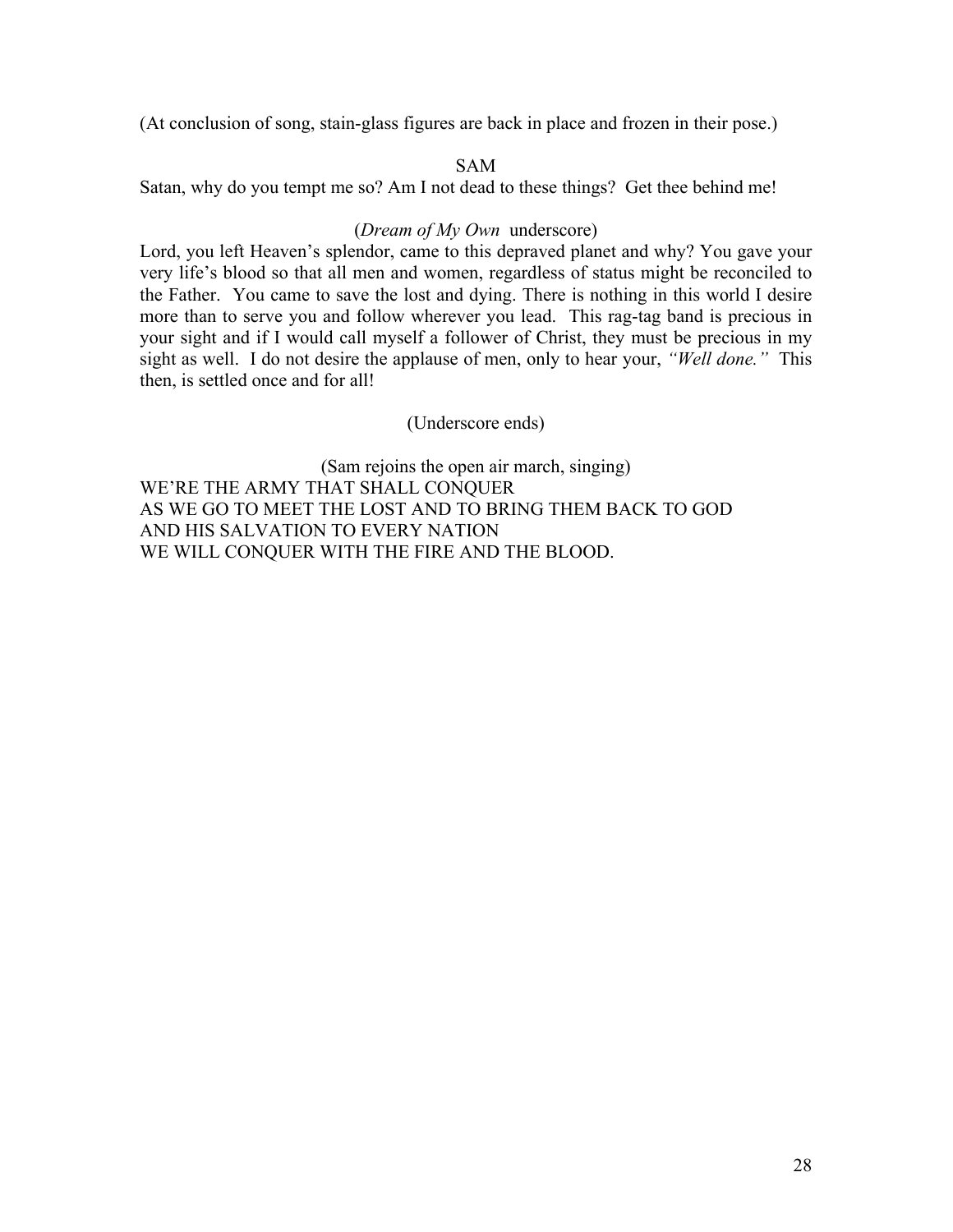(They march off. Next scene marches onstage singing the chorus a second time through. Cross fade to Brengle. Brengle continues the singing to the end of chorus as well.)

## SCENE IX

#### **BRENGLE**

In the early days, our open air ministry was not generally accepted by the public. At the Boston #1 Corps, open air marches with any type of music were forbidden, so we developed silent marches.

Gospels shots, scripture, testimonies and mini-sermons periodically broke the silence.

(A small group of Salvationists are marching; a few carry signs. A few people are on the street, but no one is paying any attention to them.)

#### SOLDIER I

O taste and see that the Lord is good!

## SOLDIER II

Then Jesus declared, *I am the bread of life. He who comes to me will never go hungry, and he who believes in me will never be thirsty.*

# SOLDIER III

How sweet are your words to my taste; sweeter than honey to my mouth.

#### **BRENGLE**

These were a fair substitute for music, but we weren't satisfied with just marching, so we organized a sandwich brigade with some of our soldiers.

(Several Salvationists join the march carrying trays of sandwiches. Those who ignored the open-air, all of a sudden are interested and come over and take a sandwich.)

## BYSTANDER I

O taste and see that the Lord is good! (He joins the march)

#### BYSTANDER II

Then Jesus declared, *I am the bread of life. He who comes to me will never go hungry, and he who believes in me will never be thirsty.*

#### BYSTANDER III

How sweet are your words to my taste; sweeter than honey to my mouth.

#### SAM

Now that your stomachs have been fed, come join us in the Army hall and have your spirits fed as well. (They exit. Crossfade.)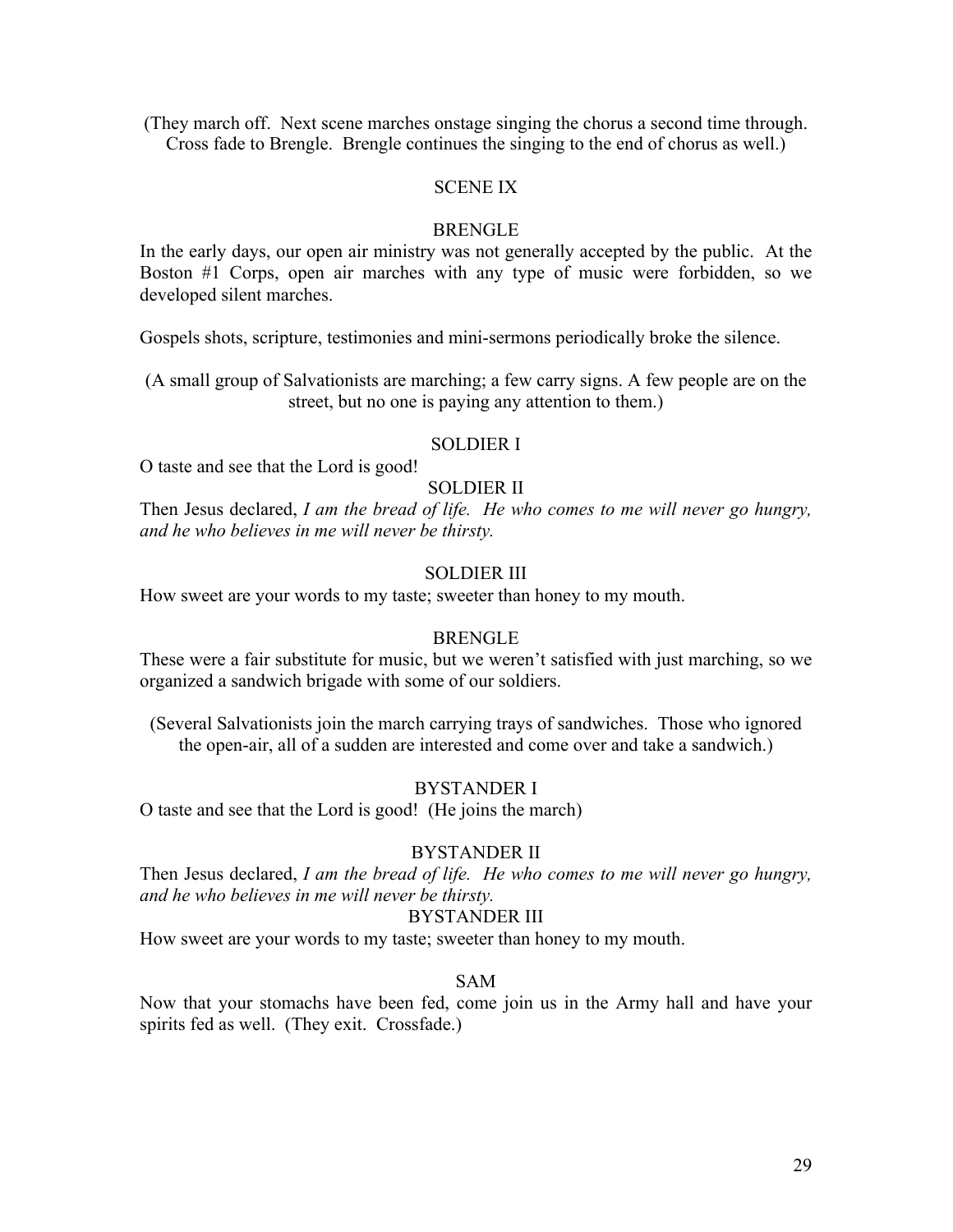#### BRENGLE

One evening, a drunken man came into the weeknight Holiness meeting and was being very disruptive. I asked him to quiet down, but he only grew louder and more disruptive. Finally, I had no choice but to escort him to the door. At the conclusion of the meeting he was outside waiting for me.

(Cross fade to SL – scene: dark street front. Sam is walking down the street [with his Army Cap] when the drunk steps out to meet him.)

## DRUNK

Hey Cappy, why wouldn't you let me come to church?

## SAM

Sir, in your drunken condition, you were disrupting the meeting. When you're sober, you're more than welcome to join us. May I pray for you and your salvation.

#### DRUNK

Not tonight, Cappy; perhaps another day. (Sam turns to walk away) Maybe I'll pray for you and your salvation!

(He pulls a brick from behind his back and throws it at the back of Sam's head. Immediate freeze in red light, then BLACKOUT and cross fade to Brengle)

## BRENGLE

For weeks I hovered between life and death, and then spent 18 months recuperating at Lily's parent's home. When I grew restless at being side-lined for so long, it occurred to me I could still serve the Lord through my pen. So I began writing a series of articles for *The War Cry* about spiritual living. That is how the book, *Helps to Holiness* was born. God took that time of deep distress in my life and turned it around for His honor and glory. Lily kept the brick that nearly did me in and wrote on it the words of Genesis 50:20. "As for you, ye meant it for evil; but God meant it for good to keep much people alive."

I've said many times since that day, "If there had been no little brick, there would have been no little book." The doctor told Lily that had it not been for my Army cap, I would have surely died on the spot. I tell you, since that day, I never take this important piece of my uniform...my armor for granted. (He places his cap on his head).

(Cross fade to stage)

AS STRANGE AS THIS MAY SOUND TO YOU, FACT IS FACT AND TRUE IS TRUE; AND WHEN THAT HOODLUM THREW THE BRICK HE GAVE OLD BRENGLE'S HEAD A LICK. HIS TIME ON EARTH SHOULD HAVE BEEN DONE; HIS SPIRIT IN OBLIVION, BUT GOD STILL NEEDED THAT OLD CHAP, AND KEPT HIM SAFE BY HIS ARMY CAP.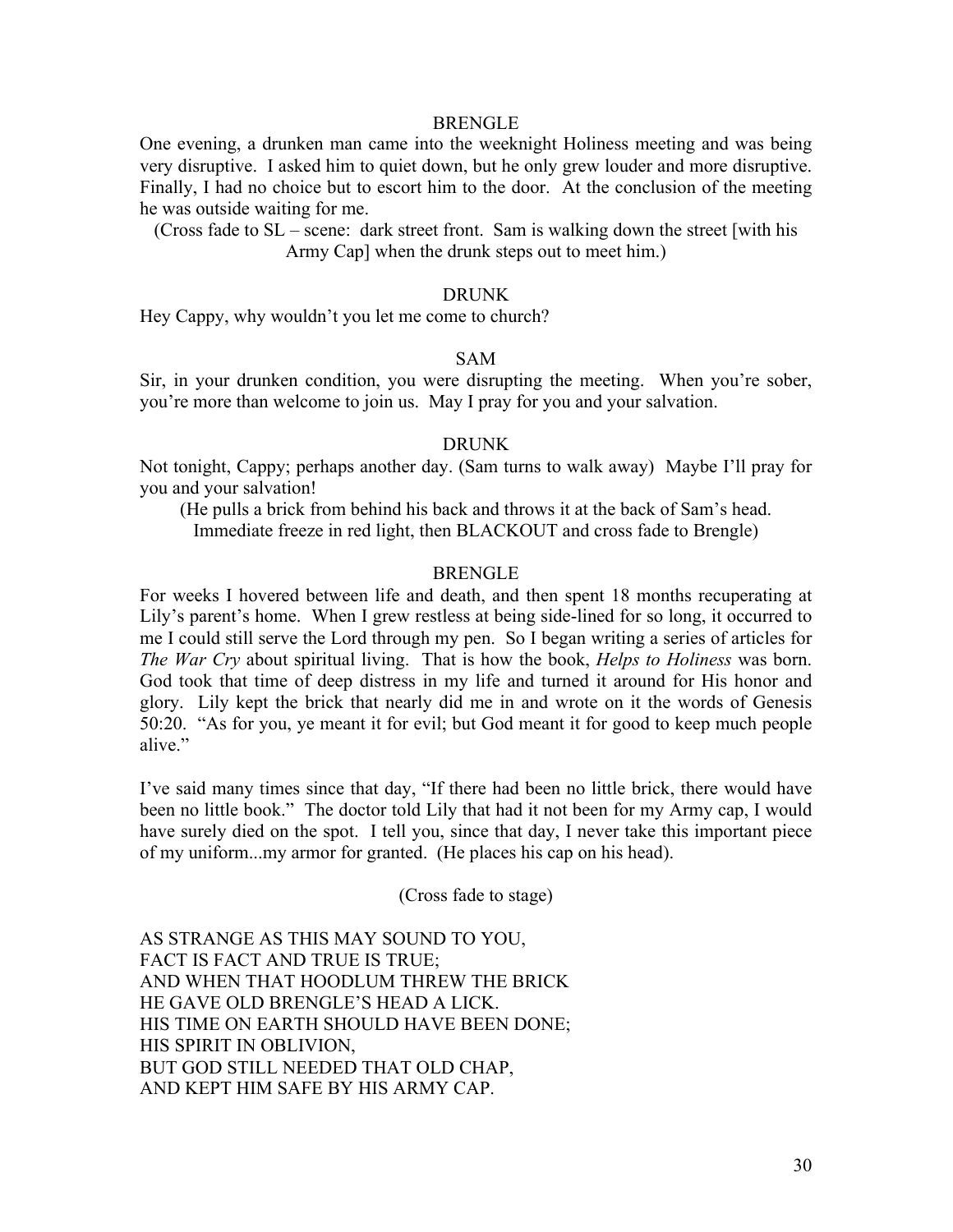AND I LOVE MY CAP IT'S LIKE A FRIEND AND ON MY CAP I CAN DEPEND IN FIERCEST BATTLE ON WE GO ITS GLORIOUS CREST BLINDS EVERY FOE "SALVATION ARMY" BOLD AND BRIGHT ATOP ITS BRIM TO CHARGE THE FIGHT. THROUGH THICK AND THIN IT FILLS THE GAP VICTORY'S MINE IN MY ARMY CAP!

IT'S TRUE THE BRICK'S WHAT KNOCKED HIM OUT FOR EIGHTEEN MONTHS HE LAID ABOUT AND WHILE HE LAY HE UNDERTOOK TO BE OF USE AND WRITE A BOOK AND NOT JUST ONE, THERE'S NINE OF THEM AND EVERY ONE'S A HOLY GEM SEE ALL THIS STEMS FROM ONE MISHAP GOD SAVED HIS LIFE BY HIS ARMY CAP!

AND I LOVE MY CAP IT'S LIKE A FRIEND AND ON MY CAP I CAN DEPEND IN FIERCEST BATTLE ON WE GO ITS GLORIOUS CREST BLINDS EVERY FOE "SALVATION ARMY" BOLD AND BRIGHT ATOP ITS BRIM TO CHARGE THE FIGHT. THROUGH THICK AND THIN IT FILLS THE GAP VICTORY'S MINE IN MY ARMY CAP!

SO WEAR YOUR CAP, WEAR IT WITH PRIDE AND SHOW THE WORLD YOU'RE ON GOD'S SIDE 'CAUSE WHEN THOSE BRICKS AND ROCKS ARE THROWN THE HEAD YOU SAVE MAY BE YOUR OWN!

AND I LOVE MY CAP IT'S LIKE A FRIEND AND ON MY CAP I CAN DEPEND IN FIERCEST BATTLE ON WE GO ITS GLORIOUS CREST BLINDS EVERY FOE "SALVATION ARMY" BOLD AND BRIGHT ATOP ITS BRIM TO CHARGE THE FIGHT. THROUGH THICK AND THIN IT FILLS THE GAP VICTORY'S MINE IN MY ARMY CAP! JOY! JOY! JOY! THERE IS JOY IN MY ARMY CAP!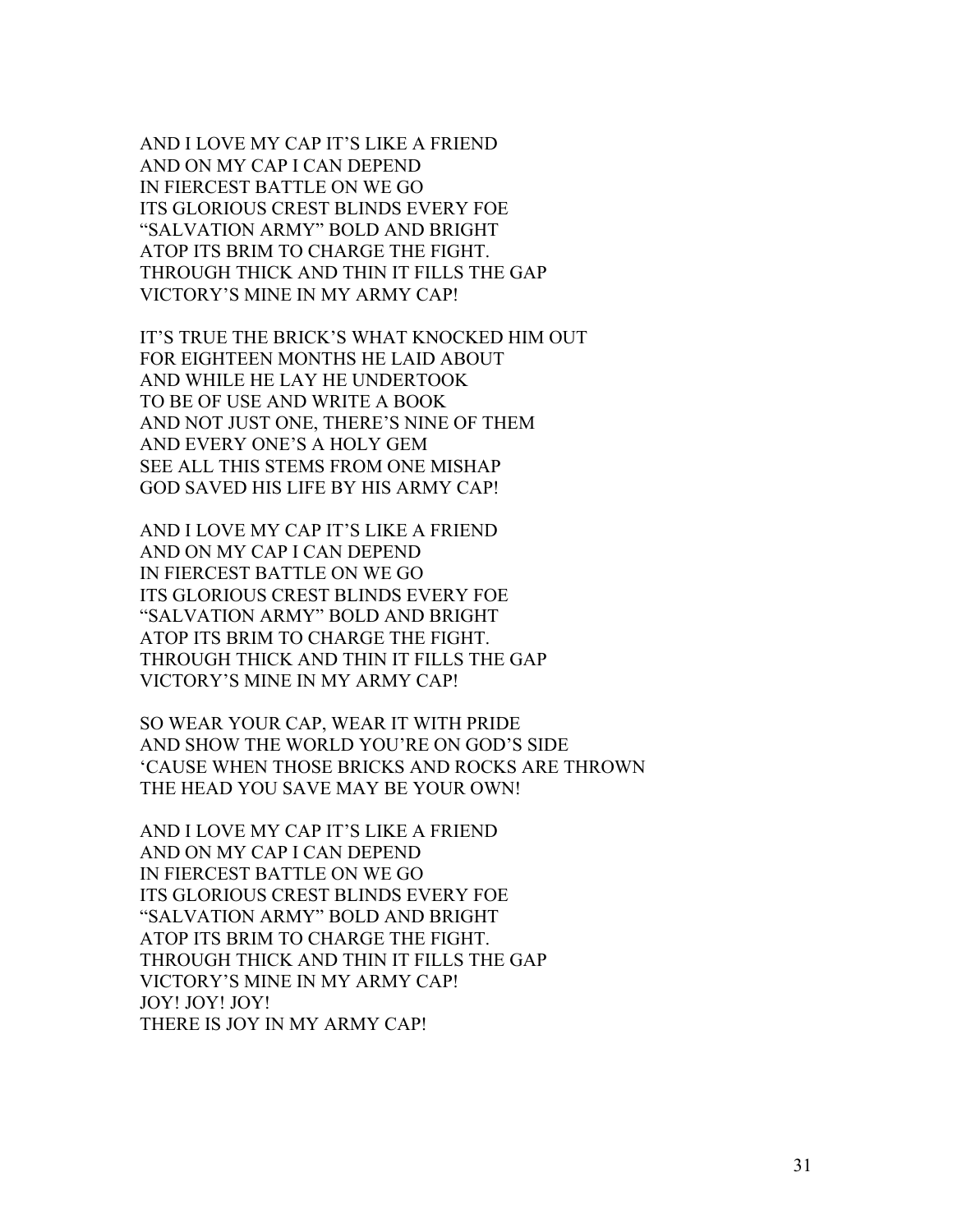## SCENE X

#### **BRENGLE**

Over the next 39 years, God gave me the most incredible opportunities to preach the Gospel of Jesus Christ and the Doctrine of Holiness in every State of the Union, Canada, Australia and New Zealand, as well as most of Europe. In addition to *Helps to Holiness,* God enabled me, even with this grueling travel schedule and several physical set-backs, to write eight more books. I attribute this to the power of God, The Holy Spirit working in my life and to the wonderful soloist-secretaries the Army allowed to work with me. These officers were much more than secretaries to help me with my volumes of paperwork and correspondence; we were co-laborers in ministry.

(Cross fade to stage. The four soloist-secretaries are in a spaced line across the downstage area. They are dimly lit, but as each one speaks, they are hit with a spot.)

#### **LORD**

#### (Picture of Lord & stats on tower screen)

As soloist-secretary to Colonel Brengle, I processed all his correspondence and paperwork. Then, whenever he preached, I sang before the message or led the altar service that followed

I remember him as a man of gentle humor. In commenting on his health he used to say, "I feel as well when I don't feel well as when I do feel well." And speaking about life's trouble, he said, "You can't prevent birds from flying around your head, but you don't have to let them build a nest in your hair."

He often asked me to sing his favorite song, "Trust, I Will Trust."

#### **BOUTERSE**

## (Picture of Bouterse & stats on tower screen)

My association with Brengle started long before I served as his soloist-secretary. When my parents were corps officers in Asheville, North Carolina, then-Colonel Brengle came and conducted tent revival meetings for us. Later, when I was in the Navy, I encountered Colonel Brengle in Chicago conducting meetings in one of the Swedish Corps. He didn't remember me, but I remember telling him that I had been called to be a Salvation Army officer and that one day, I hoped to sing for him.

When I was commissioned as a Salvation Army officer, my first assignment was to serve as Colonel Brengle's soloist-secretary. He took me aside for a fatherly talk and said:

"Captain, your responsibility is to sing. I'll do the preaching. One of the young men that I used to have with me undertook to preach my sermons over again. He is no longer with me. You sing, I'll preach." I got the point. Colonel Brengle often requested me to sing, "Take My Life and Let it Be."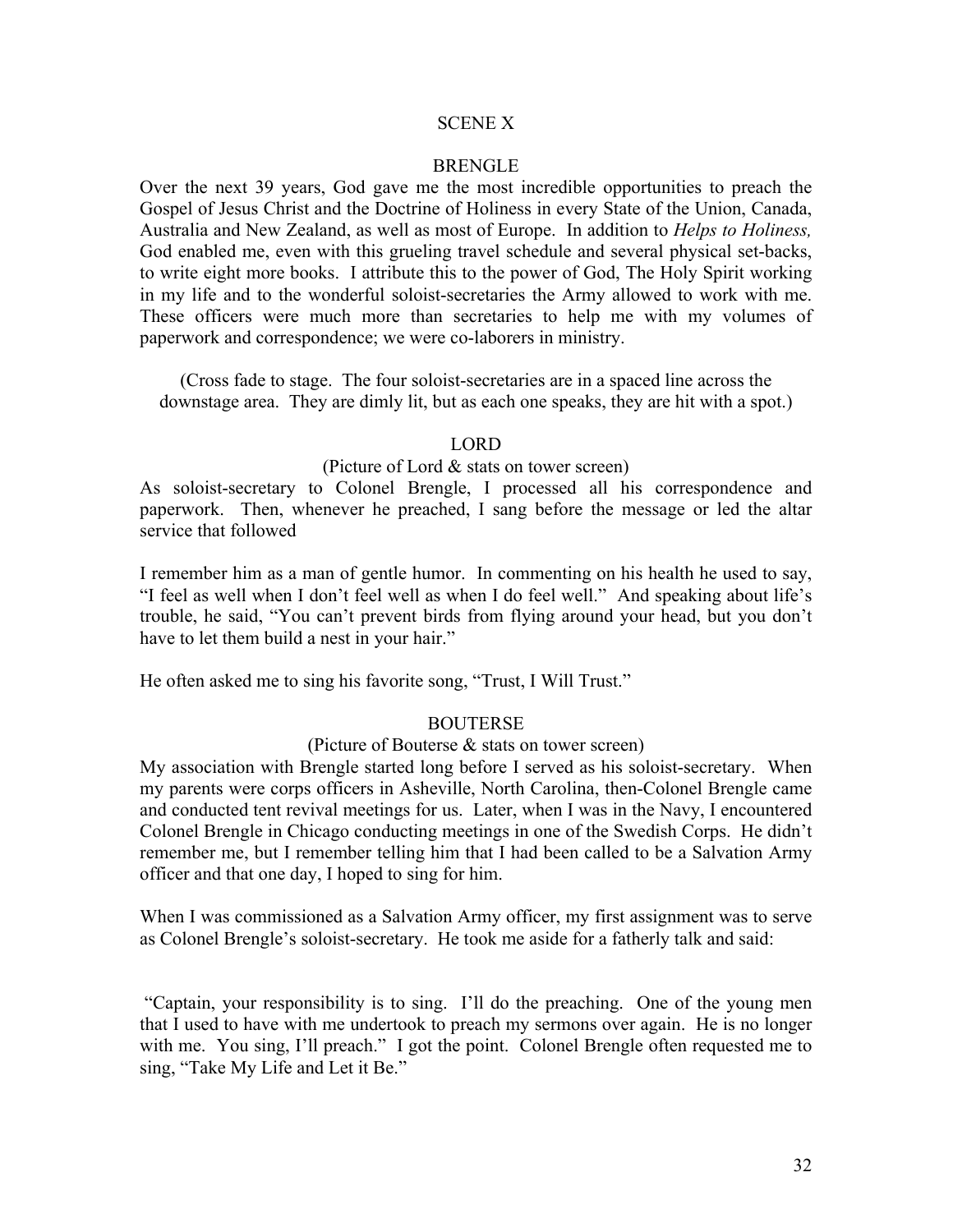## **COOKE**

## (Picture of Cooke & stats up on tower screen)

I accompanied Brengle on his campaign to Sweden and Finland. His plain, yet powerful messages on the doctrine of Holiness and the importance of clean hands and pure hearts attracted wide attention. After one message, 43 people rushed the altar to seek this blessing. Almost fifteen hundred seekers came forward during that one campaign.

My time with Commissioner Brengle influenced my life profoundly. I was a bit of a songwriter and that influence spilled over into many things I wrote, such as:

I'VE GOT THE JOY, JOY, JOY, JOY, DOWN IN MY HEART DOWN IN MY HEART TO STAY.

 $\mathcal{R}_{\mathcal{L}}$ 

HEAVENLY SUNSHINE HEAVENLY SUNSHINE FLOODING MY SOUL WITH GLORY DIVINE.

Brengle would often ask me to sing, "Grace There Is My Every Debt to Pay."

#### MABEE

#### (Picture of Mabee & stats up on tower screens)

I was the first soloist-secretary to assist Brengle and had the privilege of walking in Heavenly places with him for seven years. He had a way of making everyone who met him for the first time feel as though they were meeting an old friend. In my estimation, Brengle was a prophet, not just for The Salvation Army, but for the world. His spirit could no more be restrained within The Army circle than the tides of the ocean can, themselves, be restrained.

One song he would ask me to sing before he preached was, "There is a Happy Land, Far, Far Away."

#### **MABEE**

THERE IS A HAPPY LAND FAR AWAY, WHERE SAINTS IN GLORY STAND BRIGHT AS DAY. O HOW THEY SWEETLY SING, "WORTHY OUR KING!" LOUD LET THEIR PRAISES RING!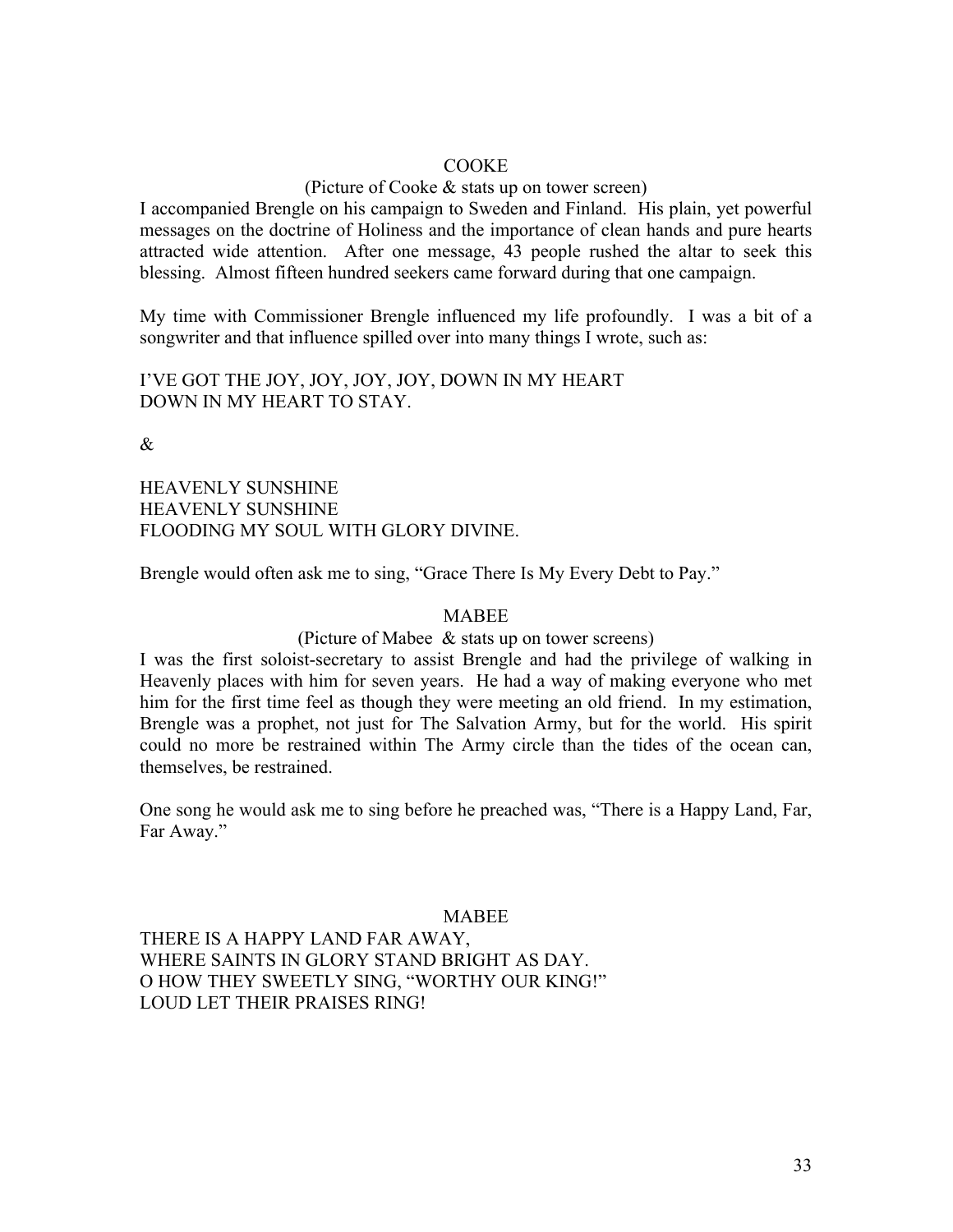## **COOKE**

I sang: Grace There is my Every Debt to Pay.

GRACE THERE IS MY EV'RY DEBT TO PAY. BLOOD TO WASH MY EV'RY SIN AWAY. POWER TO KEEP ME CLEAN, SPOTLESS EACH DAY, YES, FOR ME, YES, FOR ME!

#### BOUTERSE

I sang: Take My Life and Let it Be.

TAKE MY LIFE AND LET IT BE CONSECRATED LORD TO THEE TAKE ALL MY MOMENTS AND TAKE ALL MY DAYS FLOWING IN CEASELESS PRAISE.

## LORD

I sang: Trust, I Will Trust.

TRUST I WILL TRUST ON HIM ALL CARE I LAY TRUST I WILL TRUST AND I WILL NEVER BE AFRAID. MY CARE ON HIM I'LL LAY AND I'LL NEVER BE AFRAID.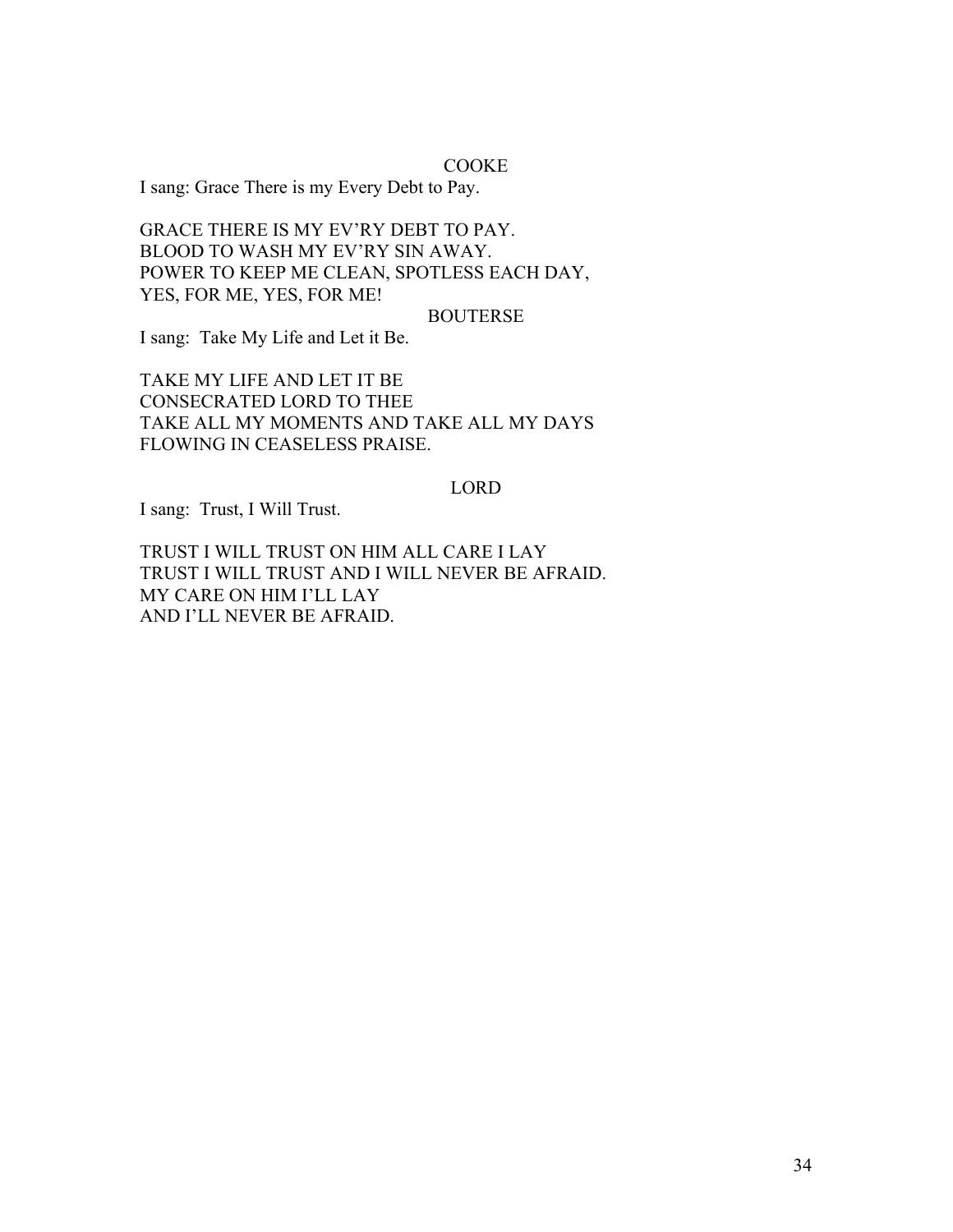# SCENE XI (scene: Centennial Memorial Temple)

## VOG

And now, comrades, please greet our brother and fellow-laborer, the man, who this evening enters honored retirement, Commissioner Samuel Logan Brengle.

## **BRENGLE**

My dear comrades, I can hardly believe forty-four years of service to the Lord in The Salvation Army have passed. Let no one imagine for a moment that I am depressed or saddened by retirement. Not a bit. Fall and winter have their place and charm as well as spring and summer, and I am rounding out the seasons of my life. My life has not always been an easy one. I have suffered much from subtle temptations and ill health during these years. I have toiled and wept much. I have been bereaved and left lonely. Several times I have been at death's door. But hallelujah, at seventy-one, I am free from pain and count myself well. I have had much joy along the way, sweet fellowship with my Lord, with loved ones, with dear comrades and friends.

From the beginning I have sought to proclaim our precious doctrine of Holiness, the experience, the action – that we Salvationists must maintain, otherwise we shall betray our trust; we shall lose our birthright, we shall cease to be a spiritual power in the earth; oh, we shall have a name to live, and yet be dead; and while we may still have titles and ranks to bestow upon our children, we shall have no heritage to bequeath them of martyrlike sacrifice, spiritual power, burning love or holy triumph.

We owe it to our Lord, who redeemed us by His Blood to become temples of the Holy Spirit. We owe it to that great cloud of witnesses who have gone before us to maintain this heritage they secured for us with their own tears and prayers, toil, agony and blood. And we owe it to our children and our children's children to lead them into the experience of Full Salvation. We must maintain our Holiness standard in both our teaching and our experience, for in doing so; this will be our glory and our joy.

## (Music cue)

Through all these years, to know Christ, in all His fullness has been the chief aim of my life. To be conformed to His image, my heart's true desire.

# SELFISH AMBITION WAS ALL MY I LIVED FOR I WAS FOR SELF AND NOTHING MORE THEN HE FOUND ME AND O THE CHANGE WITHIN WHEN I SURRENDERED TO HIM.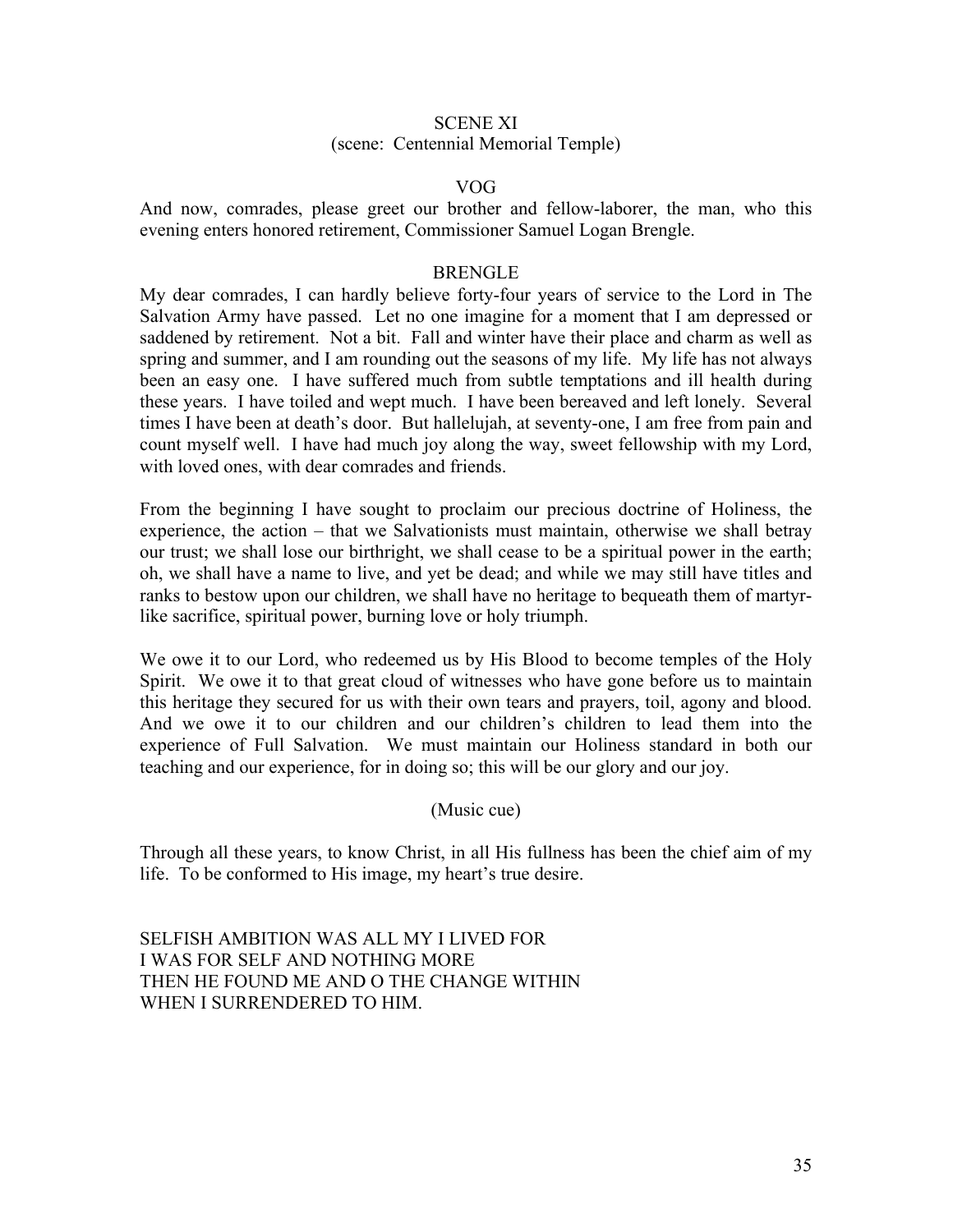TO KNOW HIM THAT'S ALL I ASK FORGIVEN ALL IN THE PAST TO LOVE HIM, TO SERVE HIM, REFLECTING HIM, WITHOUT, WITHIN. TO KNOW HIM THAT'S ALL I ASK

JESUS HAS COME, SHADOWS ALL ARE DONE AWAY, THINGS THAT WERE GAIN I NOW COUNT THEM BUT LOSS. THEY ARE NOTHING WHEN I JUST COMPARE THEM IN THE LIGHT OF THE CROSS.

TO KNOW HIM THAT'S ALL I ASK FORGIVEN ALL IN THE PAST TO LOVE HIM, TO SERVE HIM, REFLECTING HIM, WITHOUT, WITHIN. TO KNOW HIM THAT'S ALL I ASK

TO KNOW HIM THAT'S ALL I ASK FORGIVEN ALL IN THE PAST TO LOVE HIM, TO SERVE HIM, REFLECTING HIM, WITHOUT, WITHIN.. TO KNOW HIM THAT'S ALL I ASK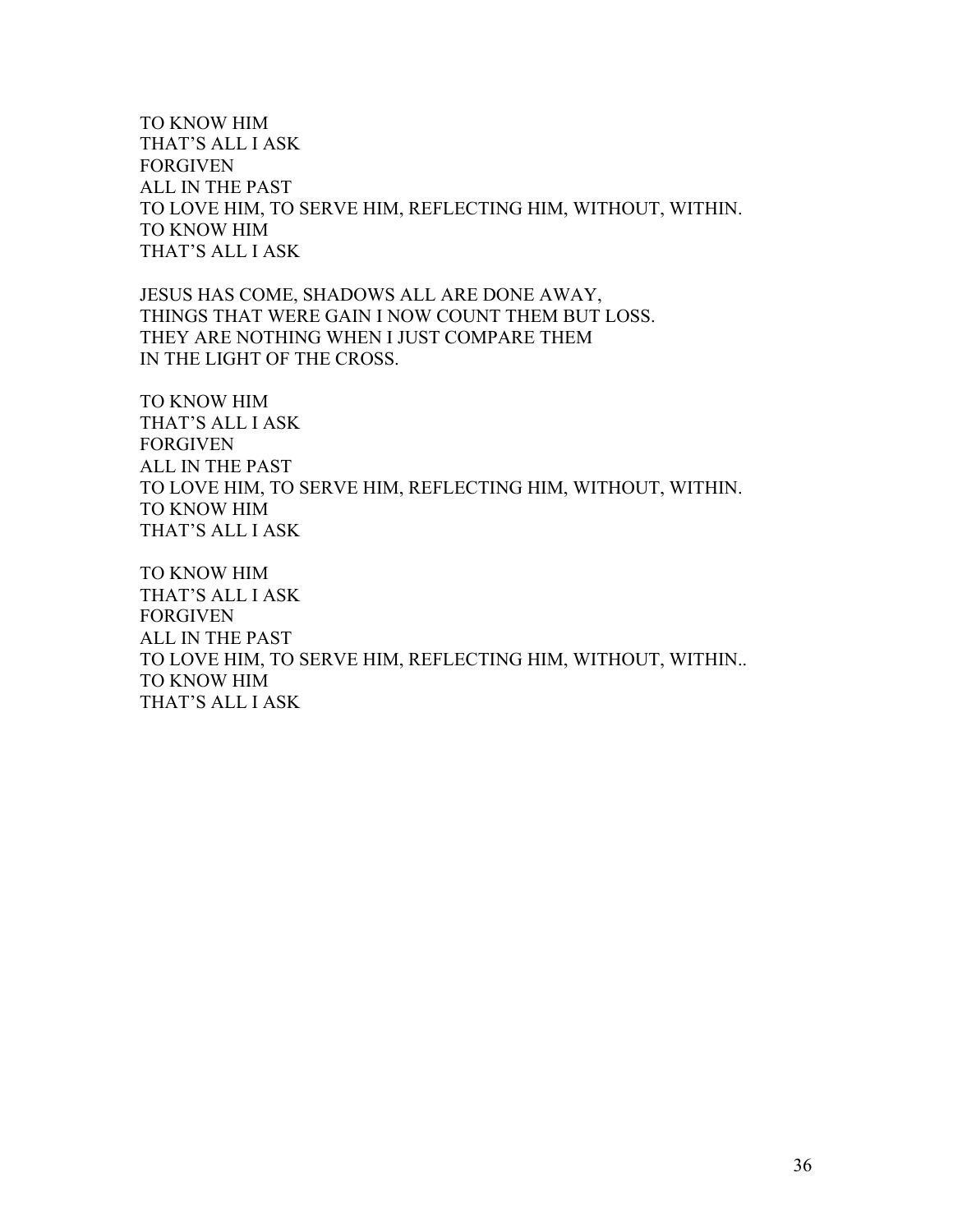(Blackout on stage. Lights hit arena portal) (Music cue: Promoted to Glory. Funeral procession enters from rear of house. At the front of the procession is a flag-draped coffin, with an honor guard, followed by flags and a battalion of uniformed Salvationists. Info on Brengle's PTG on tower screens) (CS – spot on Evangeline Booth)

## Scene XII

# EVANGELINE BOOTH

It is my sincere honor to greet you as the General of The Salvation Army on this most sacred and solemn occasion. It scarcely seems possible that just one year ago, I presented the Order of the Founder to Commissioner Brengle. What a joyous occasion it was – the first American-born Commissioner to receive the highest honor given by The Salvation Army. We have been truly blessed to have lived and worked in the presence of this saintly prophet.

It is fitting, I suppose, that one who has made spring to break in countless multitudes of souls should be laid to rest amid the flowers of May.

To speak of the life of Commissioner Samuel Logan Brengle is as un-needful as it would be to speak of the blessings produced by the light of the sun. Through his numerous books, his saintly example, his sacrificial toils, the exceptional wisdom of his counsel, the print of his footsteps in the close following of his Savior will ever remain clearly marked upon the path of time for future generations to follow.

In his teachings, his writings, he has stood always the apostle and champion of the Gospel of Jesus Christ, and literally, until his latest breath, proclaimed its power to overcome every opponent of good in the souls and lives of men. In every part of the world, he has made lamps to burn that will never be extinguished.

The grave, for the saints of God, is but earth's boundary, ever which we pass into the Resurrection Glory, and if we first, and last, and all the time live in the strength of the Cross we shall meet in the years that are eternal.

I recall the words Commissioner Brengle shared with us all five years ago on the occasion of his retirement from active service. These words had become his life's chief aim. He said: "I want to know Christ in all His fullness. My life's ambition, my heart's true desire…to be conformed to His image."

May his faithful example continue to spur us on to Christlikeness in our own lives. God bless Commissioner Brengle. God bless his family. God bless The Salvation Army.

(Music cue)